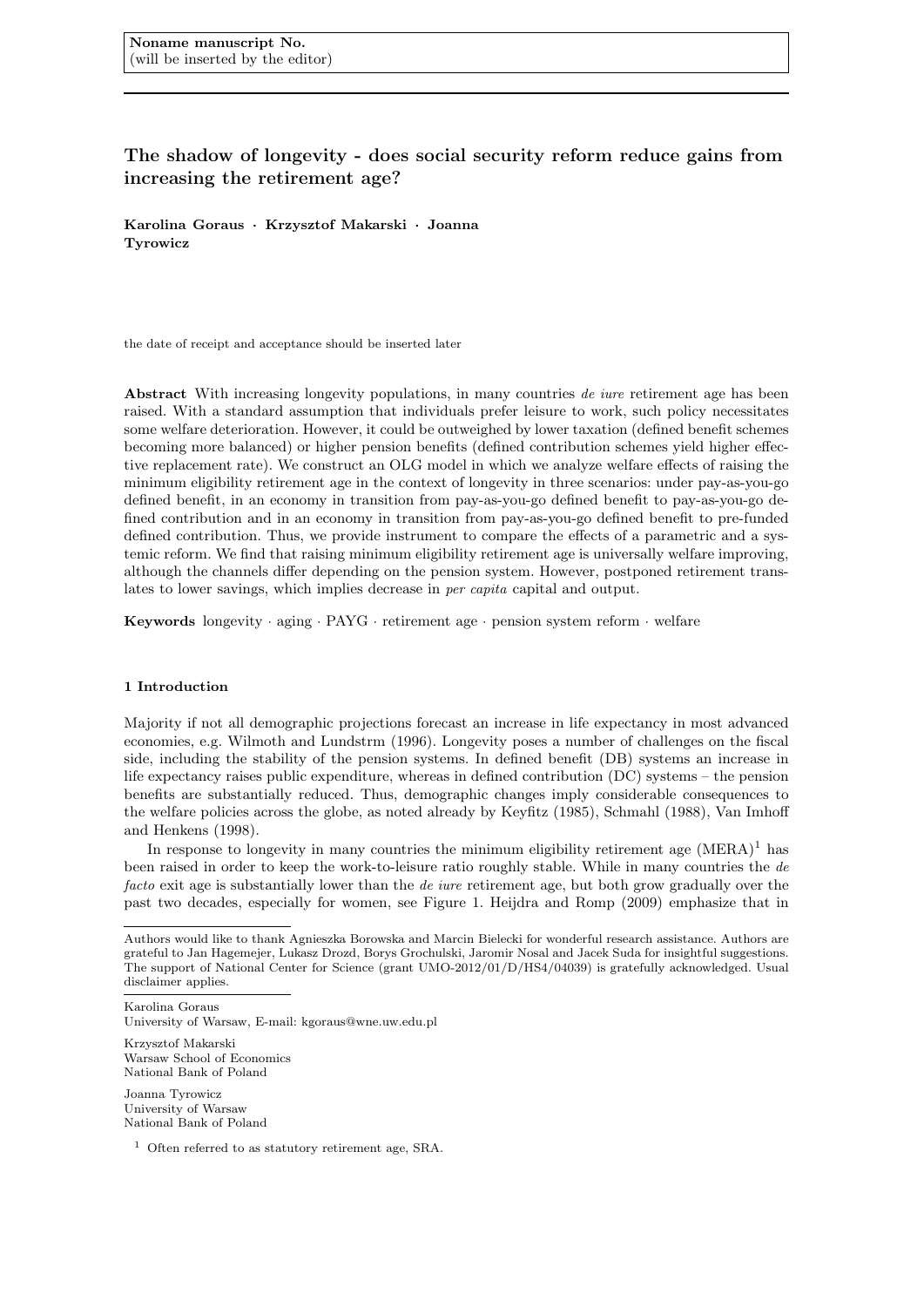most countries people tend to retire as early as legally allowed.<sup>2</sup> Even maintaining the stable ratio still necessitates a decrease in pensions (in DC systems) or a increase in fiscal burden (in DB systems), because the number of years during retirement is higher. Moreover, rasing MERA remains politically sensitive. Indeed, working for a larger number of years is detrimental to welfare if individuals – as is standard in economic models – like to consume, but do not like to work. Can such policy be welfare enhancing, then?



Fig. 1: Effective retirement age and labor market participation of the elderly. Source: OECD

One of the arguments often raised in discussions over MERA relies on incentives: if a pension system does not provide incentives to prolong the period of labor market activity despite growing life expectancy, an inefficiency occurs (agents do not fully internalize the general equilibrium benefits from longer employment). In this respect, a pure defined benefit (DB) systems seem to provide least incentives, whereas the opposite is true for defined contribution (DC) systems. In a DB system higher MERA reduces the fiscal burden allowing for reduced taxation. In a DC system, fiscal burden is unaffected by the actual retirement age, but pension benefits are increased for two reasons: contributions are higher whereas life expectancy post-retirement is lower. From this explanation, it follows that a parametric reform of raising MERA under DB and a systemic reform from a DB to a DC system are partial substitutes.<sup>3</sup> As straightforward as these intuitions are, it remains unclear which of these effects is quantitatively larger or - put otherwise - is it still desirable to raise MERA after the systemic reform of the pension system?

In this paper we build on a fairly abundant literature of pension systems and their reforms, cfr. Auerbach and Kotlikoff (1987), Lindbeck and Persson (2003), Fehr (2009). The welfare implications of these reforms are usually conceptualized as a change in utility observed across cohorts, as pioneered by Breyer (1989) and Feldstein (1995). The overlapping generations (OLG) model is a workhorse in the field, see Lee and Mason (2010), Zamac et al. (2010). If baseline scenario included no demographic or retirement age changes, and reform scenarios would encompass shifts in longevity and a proportionally increasing retirement age - welfare would typically stay unaffected, see Fenge and Pestieau (2005). However, most of the literature – as well as most of the citizens and policy-makers – assume increasing longevity to constitute a fact and only retirement age changes to be policy choices. Then, welfare depends on opportunities related to aging, i.e. gain in valuable life years, see Boersch-Supan (2013).

The literature in the field has thus far has focused on two questions. First, the literature analyzes optimal retirement age, i.e. the age of labor market exit chosen optimally by the agents. Here papers include contributions from Cremer and Pestieau (2003), Fehr et al. (2003), Fenge and Pestieau (2005), Galasso (2008), Heijdra and Romp (2009), Fehr et al. (2012) among others. The second strand of research is quantitatively much wider and analyzed the fiscal and welfare effects of various changes in the pension systems, including the increase in the retirement age. Here the the examples date back

<sup>2</sup> Based on international comparative studies, Gruber and Wise (2007) argue that this stems from the fact that the majority of pension systems fail to assure actuarial fairness. Boersch-Supan (2000) documents this argument for Germany and lists actual disincentives for other European countries.

<sup>3</sup> The link between pension system incentives, the statutory retirement age and labor market participation is not immediate. Namely, if the life-time amount of work is optimal, extending the retirement age will force households to stay in the labor market longer, but they will adjust to welfare deteriorating changes by reducing the amount of labor supplied in each working year, see Boersch-Supan et al. (2007), Boersch-Supan and Ludwig (2010).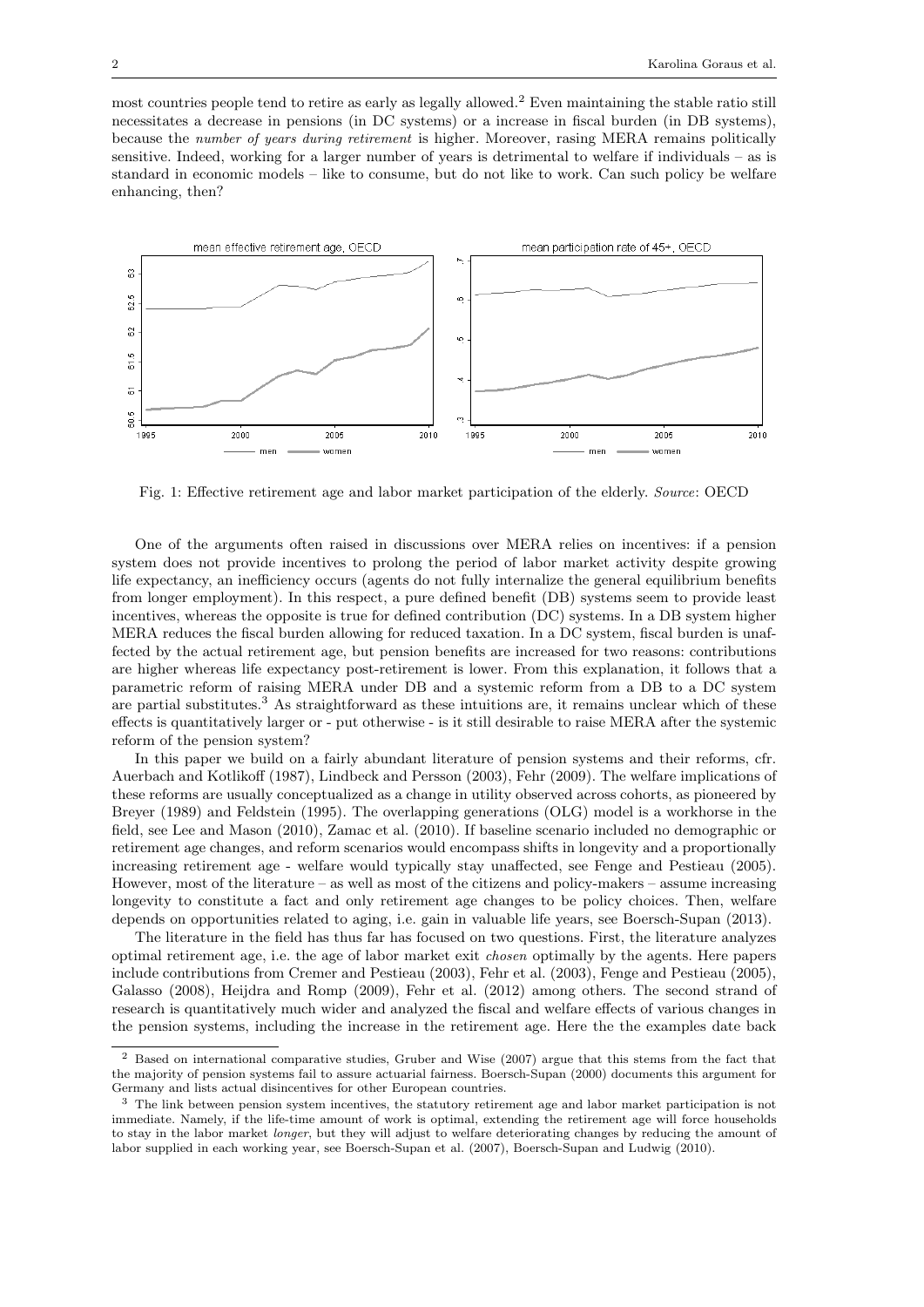as early as Holzmann (1988), Auerbach et al. (1989), Gonnot et al. (1995). Many papers compare the effects of raising the retirement age to other pension system reforms. Auerbach et al. (1989) model the effects on taxes of three types of reforms: postponing retirement by two additional years, 20% cut in pensions and reducing the non-pension expenditure for a number of countries. Hviding and Marette (1998) additionally include a phased abolition of PAYG schemes. Both these studies find, that a relatively "painless" adjustment in the retirement age yields gains comparable to these other "painful" reforms.<sup>4</sup> In a similar spirit, Boersch-Supan and Ludwig (2010) analyze possible reforms that could offset the effects of aging in Germany, France and Italy, showing that positive fiscal direct and indirect effects of raising the retirement age.

Summarizing, the literature provides intuition as to what effects we should expect from raising the retirement age under one pension system regime. Typically, extending the working period is welfare improving, but older cohorts usually lose in the process of the reform. Welfare gains in actuarially fair systems are more equally spread across cohorts, which requires less redistribution to make these gains more universal. However, the majority of studies focused on one particular system, typically a PAYG DB schemes. Considerably less attention was devoted to DC schemes, whether pre-funded or PAYG. Little is known about the differences in efficiency gains from increasing the retirement age under various pension systems, *ceteris paribus*. Our paper fills this gap by investigating the welfare and macroeconomic effects of raising the retirement age under PAYG DB as well as (transition to) PAYG DC and partially pre-funded DC scheme.

We construct three experiments employing an OLG model to ask which which pension systems generate welfare gains from raising the retirement age and for which cohorts. In the first experiment the baseline scenario consists of a flat effective retirement age in a PAYG DB scheme, whereas in the reform scenario we allow the retirement age to increase gradually from 60 to 67 years of age. In the second experiment we repeat the reasoning only for a transition from a PAYG DB to a PAYG DC scheme (we refer to this case as NDC). Finally, the third experiment covers the *transition* from a PAYG DB to a partially pre-funded DC scheme. We refer to this system as FDC. The underlying fundamentals are also identical across the experiments and scenarios. The economy has the same exogenous productivity growth rate, households have the same preferences and production sectors are the same. Thanks to this design, we are able to compare the welfare effects both within and across the experiments. To fully measure the welfare costs associated with the transition periods, we employ a dynamic approach: our measure of efficiency, similar to Nishiyama and Smetters (2007).

We find that postponing the retirement is universally welfare enhancing while the welfare gain is actually similar across all analyzed pension systems. In other words, although systemic and parametric reforms can indeed be considered partial substitutes from a fiscal perspective, they are not so from a welfare perspective. Net consumption equivalent from the implementation of this reform equals around 3.7%-4.7% of lifetime consumption. Importantly, all the cohorts benefit from such pension system reform, although this effect is the smallest for the oldest cohorts.

The paper is structured as follows. Theoretical model is presented in section 2, while section 3 describes in detail calibration and analyzed scenarios. We present the results and various sensitivity checks in section 4. The paper is completed by the conclusions as well as as a review of the political economy mechanisms that may be at play in the context of such reforms.

#### 2 The model

Our economy is populated by overlapping generations who in each period face mortality risk. The production sector is fairly standard, with competitive firms, which all dispose of constant returns to scale technology with labor augmenting technological progress. Interest rate is endogenously determined in the model. Households are homogeneous within cohort and have perfect foresight concerning fully deterministic evolution of wages, capital, interest rates, etc. Our model features a pension system and a government.

<sup>4</sup> Also Fehr (2000) finds that increasing the retirement age for Germany can yield considerable improvement in fiscal stance, but actual welfare gains depend on a strength of the link between contributions and benefits. Boersch-Supan et al. (2007) provide simulations of old-age labor supply responses to some policy changes, showing that, for example, actuarially fair adjustments would increase the average endogenous exit age in Germany by more than 3 years, but Beetsma and Bucciol (2011) argue that this result is conditional on lack of financial instruments risk in the model. Díaz-Giménez and Díaz-Saavedra (2009) argue that delaying the retirement age in Spain by 3 years is able to put the pension system back to balance despite aging, with welfare improvements as early as a few years after the policy change.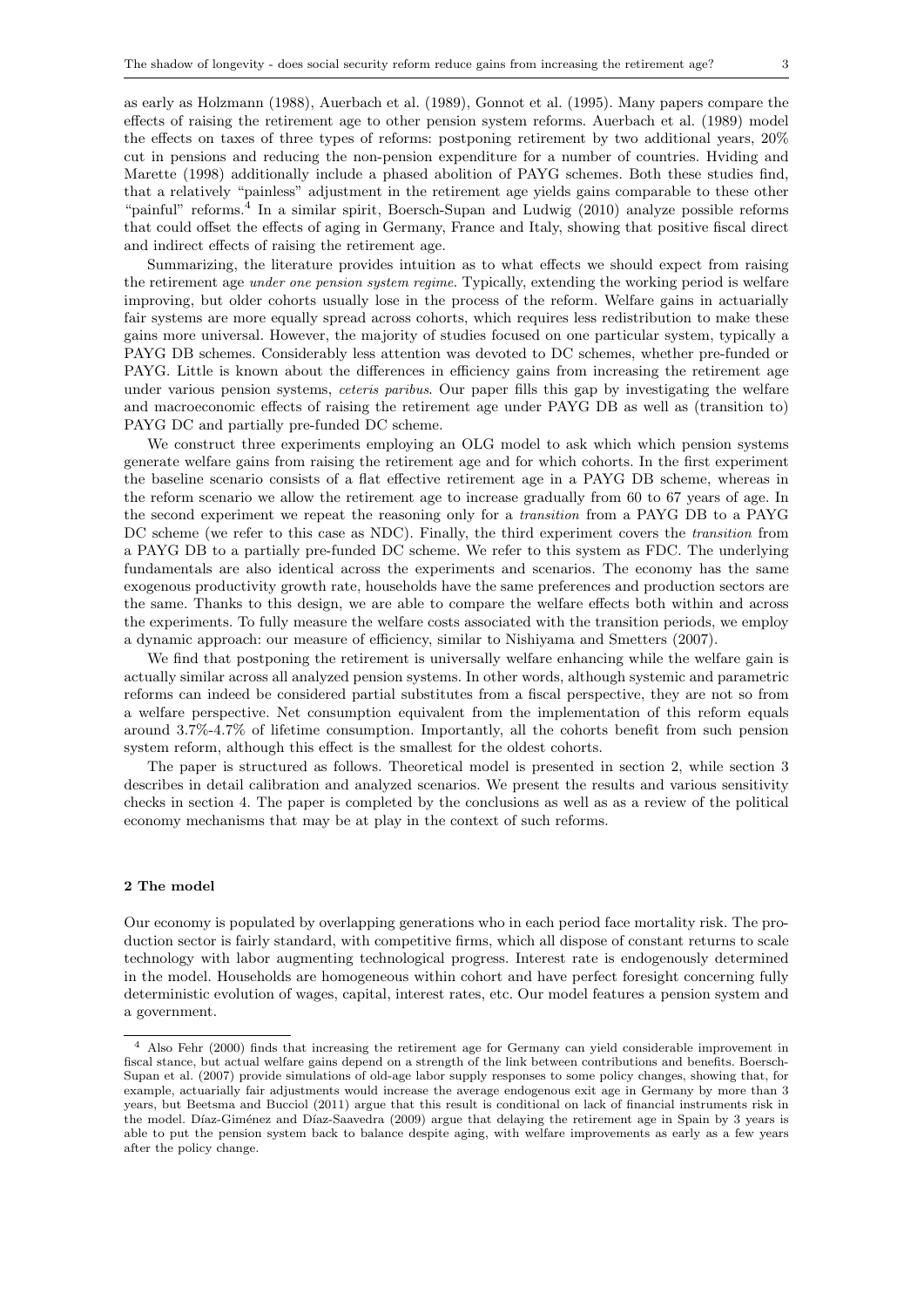#### 2.1 Consumers

Agents arrive in our model at the age of 20 and have a maximum lifespan of  $J = 80$  periods. Agents are homogeneous within cohorts, where  $j = 1, 2, ..., J$  denotes age. Each agent born in period t has an unconditional time varying probability of survival until the age of j,  $\pi_{j,t}$ . We also assume that all consumers who survive until the age of  $J = 80$  die with certitude. Since each cohort faces mortality risk there are unintended bequests. We assume that they are redistributed among all the survivors, which is equivalent to a perfect annuity market.<sup>5</sup> We denote the size of cohort born in period t as  $N_t$ . Lowering fertility is operationalized in our model by adjusting the size of the 20-year old cohort appearing in the economy each year. Longevity is operationalized *via* adjusting downwards the mortality rates.<sup>6</sup>

Our agents discount future exponentially, with discount factor  $\delta$ . Consumers maximize their lifetime log-linear utility derived from leisure  $(1 - l_{j,t})$  and consumption  $c_{j,t}$ :

$$
U_0 = \sum_{j=1}^{J} \delta^{j-1} \pi_{j,t-1+j} \ln \left[ c_{j,t-1+j}^{\phi} (1 - l_{j,t-1+j})^{1-\phi} \right].
$$
 (1)

Consumers have elastic labor supply up to the retirement age  $\bar{J}_t$ , when they have to retire:  $l_{i,t}$  = 0 for  $j \geq \bar{J}_t$ . If the incentives concerning the age of exiting the labor market, are aligned with social preferences, no legal limit is necessary to assure that people choose retirement age optimally. Under these circumstances actual retirement age could be modeled as an endogenous decision, where households choose between more years of leisure or higher consumption due to higher contributions and thus pensions.

As discussed earlier, in most countries effective age of labor market exit falls short of de iure MERA. Thus, in addition to potential (dis)incentives coming from the retirement system alone in a static setting, reducing this inefficiency by increasing MERA may be welfare enhancing. Furthermore, improving health, less devastating working conditions as well as increasing life expectancy may alter the current "preferred" exit age. Moreover, in many countries there is a limited access to many labor market institutions (e.g. unemployment benefits are unavailable, training is no longer subsidized by the governments, etc.). These shortcomings make people even more prone to retire at the earliest, i.e. the de iure MERA. We follow this stylized fact in our model specification, i.e. agents can no longer work after  $\bar{J}_t$ .

Labor productivity of consumers  $\omega_i$  is age specific and time invariant. Real wage of agent of age j is equal to  $w_{j,t} = w_t \cdot \omega_j$  per unit of labor  $l_{j,t}$ , where  $w_t$  is equal to the marginal product of labor. Additionally, agents pay labor income tax  $\tau_l$  and social security contributions  $\tau^{\iota}$ . When agents retire, they receive benefits from the pension system.<sup>7</sup>

Savings of agent j in period  $t$  ( $s_{j,t}$ ) are composed of capital assets and government bonds. The composite interest rate received by the households on savings is equivalent to  $r_t$ . Savings are taxed with the capital income tax  $\tau_k$ . The budget constraint of agent j in period t is given by:

$$
(1 + \tau_{c,t})c_{j,t} + s_{j,t} + \Upsilon_t = (1 - \tau_{l,t})(1 - \tau_{j,t}^t)\omega_j w_t l_{j,t} \leftarrow \text{ labor income} + (1 + r_t(1 - \tau_{k,t}))s_{j,t-1} \leftarrow \text{capital income} + (1 - \tau_{l,t})p_{t,j,t} + b_{j,t} \leftarrow \text{pensions and bequests}
$$
\n
$$
(2)
$$

where  $\Upsilon_t$  denotes a lump sum tax/transfer equal for all generations. All living agents pay a consumption tax  $\tau_c$ .

<sup>5</sup> Please note that mortality probability is not actually risk – agents have perfect information about these probabilities and they are identical within cohort, which implies that this formulation is equivalent to a certain fraction of a cohort surviving until the next period. Since the model is fully deterministic, agents have no preferences towards risk.

<sup>6</sup> We discuss the demographic scenarios in section ??.

<sup>7</sup> We consider three pension schemes: defined benefit (DB), notionally defined contribution (NDC) as well as partially funded defined contribution (FDC). Thus for each agent of age  $j$  there can be three streams of pensions  $p_{i,j,t}$  where  $\iota \in \{DB, NDC, FDC\}$ . Fehr (2000) argues that benefits of extending the working age depend on the strength of the link between contributions and benefits. In our model agents have perfect foresight, which means they aware of the  $p_{i,j,t}$ . However, they do not see a direct link between the contributions to the system and the pensions received. In this sense, our setting is conservative vis-a-vis the main research question of this paper.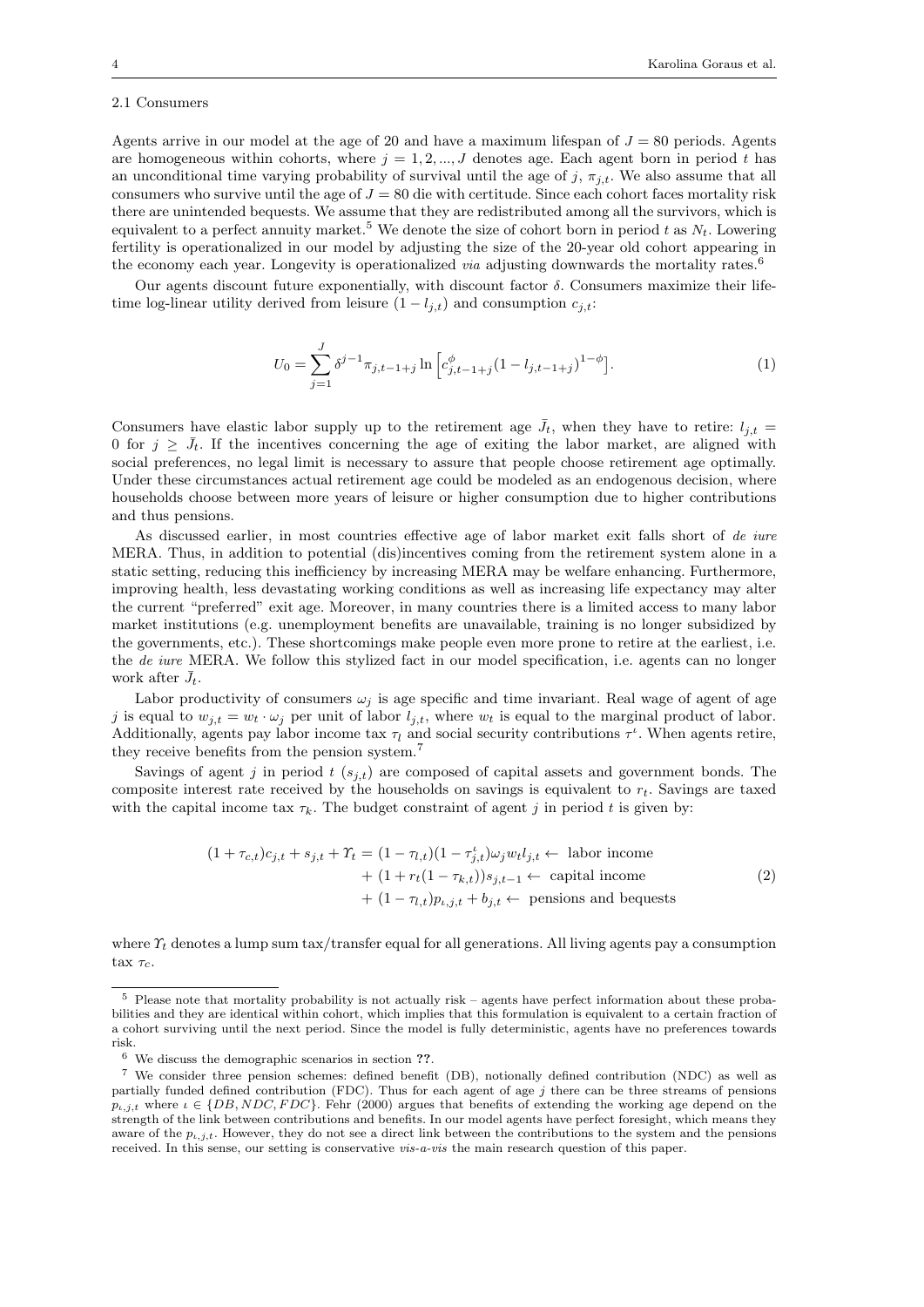Maximizing (1) subject to (2), we obtain the final solution for consumption and labor supply (and thus instantaneous savings) for the working cohorts:

$$
c_{j,t} = \frac{(1 + r_t(1 - \tau_{k,t}))s_{j-1,t-1} - \Upsilon_t + (1 - \tau_{k,t})(1 - \tau_{l,t})wt_{j,t} + \Omega_{j,t} + \Gamma_{j,t}}{\frac{1}{\phi} + \frac{1}{\phi}\beta \sum_{s=1}^{\bar{J}-j-1} \delta^s \frac{\pi_{j+s,t+s}}{\pi_{j,t}} + \beta \sum_{s=\bar{J}-j}^{\bar{J}-j} \delta^s \frac{\pi_{j+s,t+s}}{\pi_{j,t}}}
$$
(3)

$$
l_{j,t} = 1 - \frac{1 - \phi}{\phi} \frac{(1 + \tau_{c,t})c_{j,t}}{(1 - \tau_{l,t})(1 - \tau_{l,t})\omega_j w_{j,t}}
$$
(4)

with

$$
\Omega_{j,t} = \sum_{s=1}^{\bar{J}-j-1} \frac{(1-\tau_{t,t+s})(1-\tau_{t,t+s})w_{j+s,t+s} + b_{j+s,t+s} - \Upsilon_{t+s}}{\prod_{i=1}^s (1+r_{t+i}(1-\tau_{k,t+i}))}
$$

$$
\Gamma_{j,t} = \sum_{s=\bar{J}-j}^{J-j} \frac{(1-\tau_{l,t+s})p_{t,j+s,t+s} + b_{j+s,t+s} - \Upsilon_{t+s}}{\prod_{i=1}^s (1+r_{t+i}(1-\tau_{k,t+i}))}.
$$

Numerator of eq. (3) represents the current discounted value of the future lifetime income.

#### 2.2 Production

Competitive producers have access to the constant returns to scale technology with labor augmenting technological progress. They use capital  $K_t$  and labor  $L_t$  to produce a single multipurpose good  $Y_t$ with the following Cobb-Douglas production function  $Y_t = K_t^{\alpha} (z_t L_t)^{1-\alpha}$ . Firms solve the following problem:

$$
\max_{(Y_t, K_t, L_t)} Y_t - w_t L_t - (r_t^k + d) K_t
$$
  
s.t.  $Y_t = K_t^{\alpha} (z_t L_t)^{1-\alpha}$  (5)

where  $z_t$  grows at the exogenous time varying rate  $\gamma_t$ . Note that if the rate of return on capital is  $r_t^k$  therefore the rental rate must be  $r_t^k + d$ , where d denotes capital depreciation. Firm optimization naturally implies  $w_t = (1 - \alpha)K_t^{\alpha} z_t^{1 - \alpha} L_t^{-\alpha}$  and  $r_t^k + d = \alpha K_t^{\alpha - 1} (z_t L_t)^{1 - \alpha}$ .

#### 2.3 Pension systems

The pension systems we model are closely benchmarked to the legal conditions in Poland. As already mentioned, we consider three types of pension system  $\iota \in \{DB, NDC, FDC\}$ , where DB, NDC and F DC denote, respectively, defined benefit PAYG, defined contribution PAYG and defined contribution partially pre-funded pension systems. Following the actual design of the pension system and the pension system reform, we keep contributions rates equal across cohorts, constant across time and the same in all systems:  $\tau = \tau^{DB} = \tau^{NDC} = \tau^{FDC}$ .

Defined benefit (DB) system. In the DB pay-as-you-go pension system agents pay a contribution rate  $\tau^{DB}$  and when they retire they receive pension based on an exogenous replacement rate  $\rho$ .<sup>8</sup> Later on pensions are indexed in real terms with the 25% of the growth rate of payroll  $\kappa_t^{PAYG} = 1 + 0.25 \cdot r_t^I$ , where  $r_t^I$  denotes the growth rate of labor income is defined as:

$$
r_t^I = \frac{\sum_{j=1}^J (\pi_{j,t-1} N_{t-j} w_{j,t} l_{j,t} - \pi_{j,t-1} N_{t-1-j} w_{j,t-1} l_{j,t-1})}{\sum_{j=1}^J \pi_{j,t-1} N_{t-1-j} w_{j,t-1} l_{j,t-1}}.
$$
(6)

Consequently, pensions are given by:

$$
p_{j,t}^{DB} = \begin{cases} \rho w_{j-1,t-1}, & \text{for } j = \bar{J}_t \\ \kappa_t^{PAYG} \cdot p_{j-1,t-1}^{DB}, & \text{for } j > \bar{J}_t. \end{cases}
$$
(7)

<sup>8</sup> See Lapkoff (1991) on a discussion on equity issues associated with the design of the pay-as-you-go system.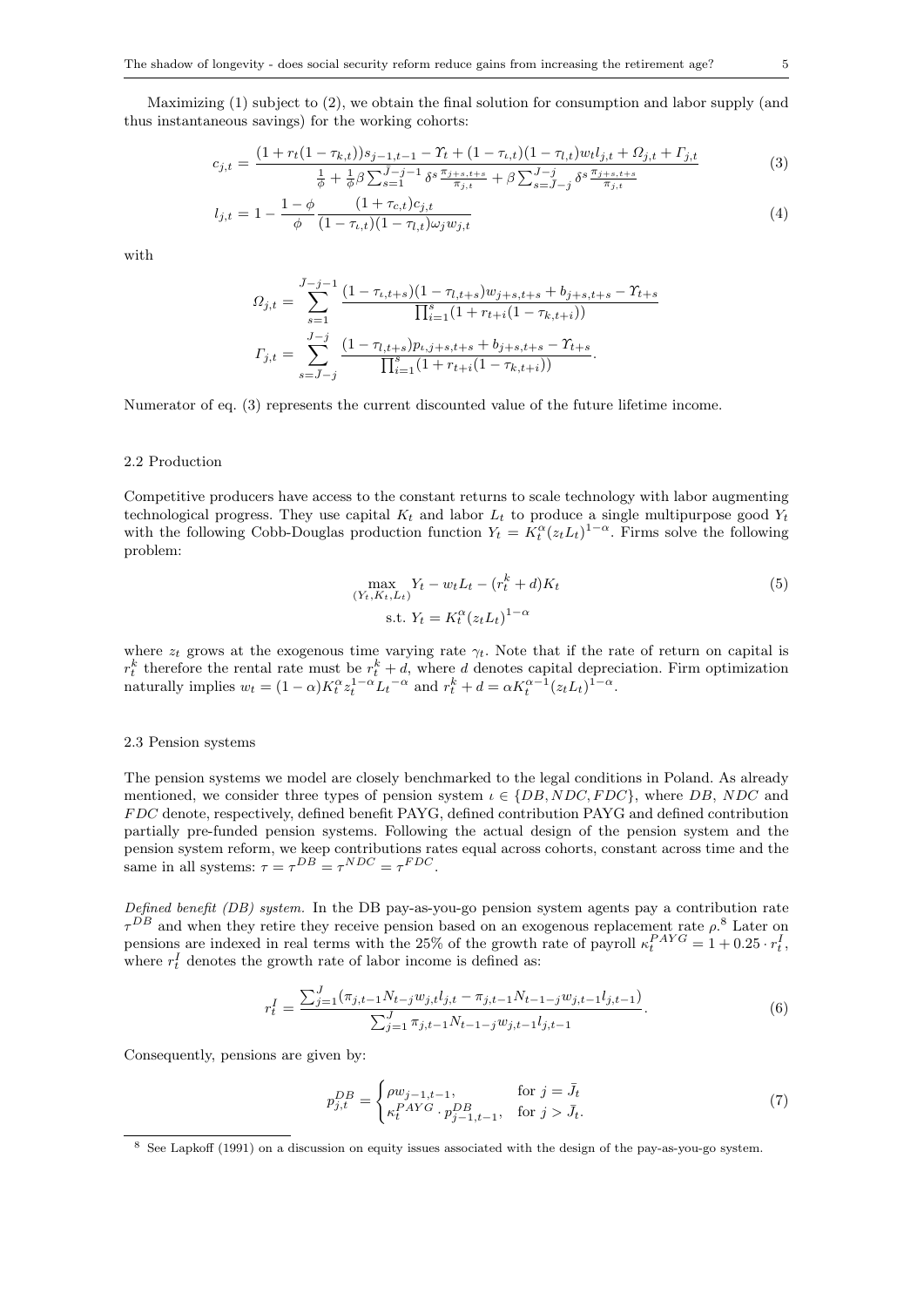Pensions expenditure are financed with contributions of the working as well as subsidy from the government (denoted as  $subsidyt$ ):

$$
\sum_{j=\bar{J}_t}^{J} \pi_{j,t} N_{t-j} p_{j,t}^{DB} = \tau^{DB} \sum_{j=1}^{\bar{J}_t - 1} w_{j,t} \pi_{j,t} N_{t-j} l_{j,t} + \text{subsidy}_t^{DB}
$$
\n(8)

Subsidy from the government is needed in the modeling due to the fact that in our NDC and FDC scenarios economy is in transition from the PAYG DB to a funded system. Thus, it carries over pension system deficit from the initial steady state and has an additional – albeit transitory – deficit which stems from establishing the pre-funded pillar.

Funded defined contribution (FDC) system. The partially pre-funded defined contribution consists of two pillars. The first pillar is DC PAYG system and the second is DC fully funded system. The contribution rate is split between two pillars  $\tau_{T\to\Omega}^{FDC} = \tau_{I\to\Omega}^{FDC} + \tau_{I\to\Omega}^{FDC}$ . Old age pension is the sum of pensions from the first and second pillars:  $p_{j,t}^{FDC} = p_{I,j,t}^{FDC} + p_{II,j,t}^{FDC}$ . The contributions of agent of age  $j$  to the first pillar are used to finance benefits which are calculated at the retirement age according to actuarial fairness. Afterwards, pensions are indexed the same way as in DB PAYG, i.e.  $\kappa_t^{PAYG} = 1 + 0.25 \cdot r_t^I.$ 

$$
p_{I,j,t}^{FDC} = \begin{cases} \frac{\sum_{i=1}^{\bar{J}_t - 1} \left[ \prod_{s=1}^i (1 + r_{t-i+s-1}^I) \right] \tau_{I,\bar{J}_t - i, t-i}^{FDC} w_{\bar{J}_t - i, t-i} \bar{J}_{t-i, t-i}}{\prod_{s=J_t}^J \pi_{s,t}}, & \text{for } j = \bar{J}_t\\ \kappa_{I,t}^{PAYG} \cdot p_{I,j-1,t-1}^{FDC}, & \text{for } j > \bar{J}_t \end{cases} \tag{9}
$$

Since under defined contribution benefits are actuarially fair, the system is balanced by construction. This principle holds for both pillars. However, in cash terms, contemporaneous payments (to the current retirees) do not need to be equal to the contemporaneous benefits (current contributions from the working population). We thus specify, that the government must fill out the gap with subsidy (or collects the surplus). The old age pensions are financed by the contributions of working agents and subsidy from the government:

$$
\sum_{j=\bar{J}_t}^{J} \pi_{j,t} N_{t-j} p_{I,j,t}^{FDC} = \tau_I^{FDC} \sum_{j=1}^{\bar{J}_t - 1} w_{j,t} \pi_{j,t} N_{t-j} l_{j,t} + \text{subsidy}_{I,t}^{FDC}.
$$
\n(10)

In the second pillar savings of agents are invested with the return equal to the interest rate  $r_t$ , but there is no capital income tax on the returns. When agents retire their pensions are calculated according to the actuarial fairness. Given that whatever is not spend on pensions can still be invested we get that the second pillar pensions can be indexed with the interest rate<sup>9</sup>. Therefore:

$$
p_{II,j,t}^{FDC} = \begin{cases} \frac{\sum_{i=1}^{\bar{J}_t-1} \left[ \prod_{s=1}^i (1+r_{t-i+s-1}) \right] \tau_{II}^{FDC} \cdot w_{\bar{J}_t-i,t-i} l_{\bar{J}_t-i,t-i}}{\prod_{s=J_t}^J \pi_{s,t}}, & \text{for } j = \bar{J}_t\\ (1+r_t) p_{II,j-1,t-1}^{FDC} & \text{for } j > \bar{J}_t \end{cases}
$$
(11)

Notionally defined contribution (NDC) system. For the remaining case of DC pay-as-you-go social security system (NDC) it is constructed exactly like the first pillar of the partially funded DC system (FDC). The only difference is that there is no second pillar, therefore  $\tau^{NDC} = \tau$ . Pensions are payed according to the similar formula as in case of the first pillar of NDC

$$
p_{j,t}^{NDC} = \begin{cases} \frac{\sum_{i=1}^{\bar{J}_t-1} \left[ \prod_{s=1}^i (1+r_{t-i+s-1}^I) \right] \tau \cdot w_{\bar{J}_t-i, t-i} l_{\bar{J}_t-i, t-i}}{\prod_{s=\bar{J}_t}^J \pi_{s,t}}, & \text{for } j = \bar{J}_t\\ \kappa_t^{PAYG} p_{j-1,t-1}^{NDC}, & \text{for } j > \bar{J}_t \end{cases} \tag{12}
$$

where  $\kappa_t^{PAYG} = 1 + 0.25 \cdot r_t^I$ . Also subsidy is calculated similarly as the first pillar of FDC

$$
\sum_{j=\bar{J}_t}^{J} \pi_{j,t} N_{t-j} p_{j,t}^{NDC} = \tau \sum_{j=1}^{\bar{J}_t - 1} w_{j,t} \pi_{j,t} N_{t-j} l_{j,t} + \text{subsidy}_t^{NDC}.
$$
\n(13)

<sup>&</sup>lt;sup>9</sup> Here too unintended bequests may occur. For simplicity we assume that II pillar funds of agents who die before the age of J are used to finance pensions of living. The probability of survival until J is thus included in the pension formula in both pillars, according to equations (9)-(11).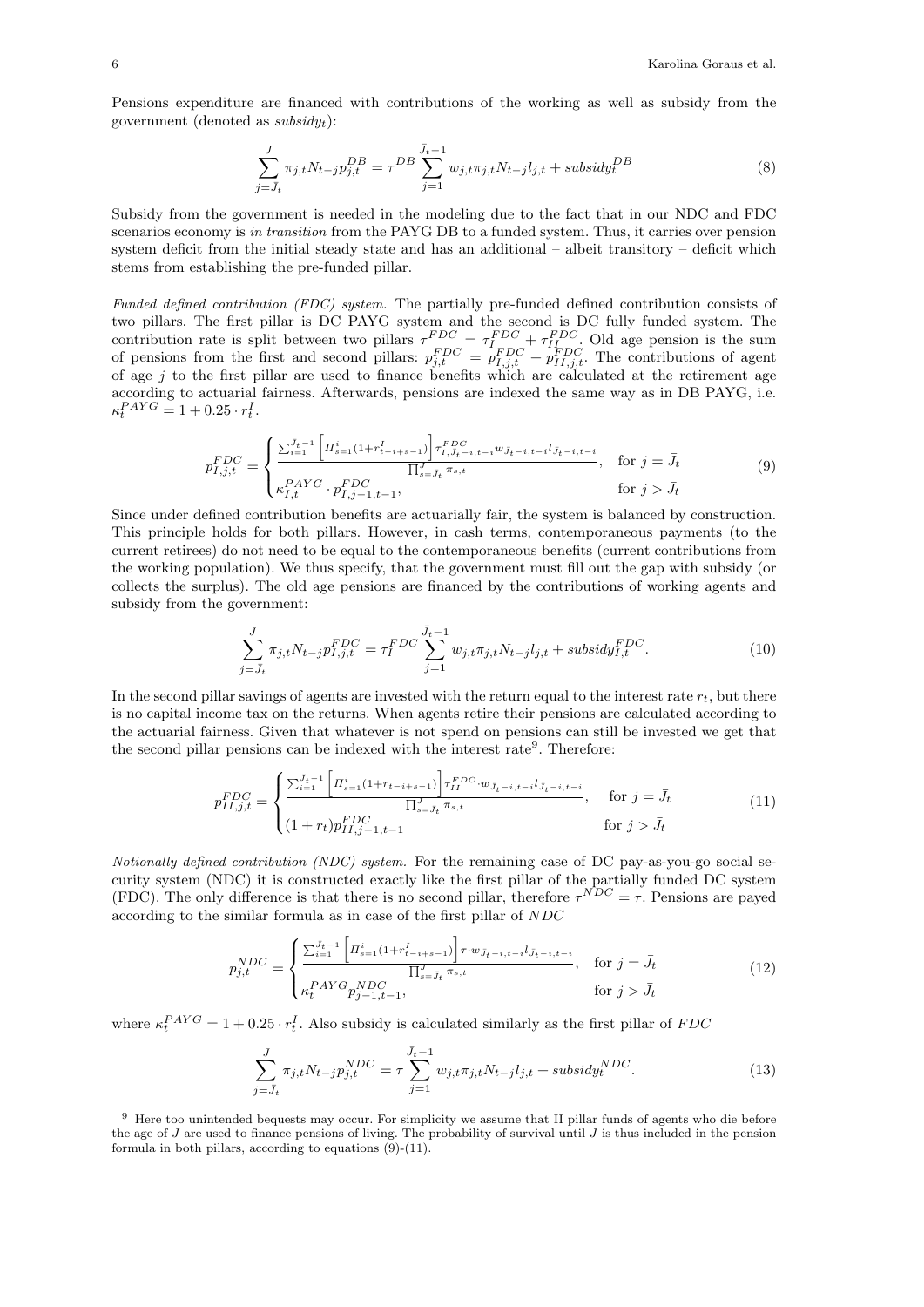#### 2.4 Government

Government, apart from balancing the social security, also collects taxes on income, interest and consumption and spends a fixed share of GDP on government consumption  $G_t$ . We compute the path of  $G_t$  as a constant share of GDP in the baseline scenario and then impose the same level of government expenditure in the reform scenarios.

Given that the government is indebted, it naturally also services the outstanding debt.

$$
G_t + \text{subsidy}_t^t + r_t D_{t-1} = T_t + (D_t - D_{t-1}) + \gamma_t \sum_{j=1}^J \pi_{j,t} N_{t-j}.
$$
\n(14)

where

$$
T_t = \tau_{l,t} \Big( (1 - \tau^t) w_t L_t + \sum_{j=\bar{J}_t}^{J} p_{j,t}^t \pi_{j,t} N_{t-j} \Big) + \Big( \tau_{c,t} c_t + \tau_{k,t} r_t s_{j,t-1} \Big) \sum_{j=1}^{J} \pi_{j,t} N_{t-j}.
$$
 (15)

We calibrate the level of debt  $D_t$  in the initial steady state to match the data at around 45% of GDP. We close the fiscal deficit using lump sum taxes  $\gamma_t$ .

## 2.5 Market clearing conditions, equilibrium and model solving

Clearing of the goods market requires

$$
\sum_{j=1}^{J} \pi_{j,t} N_{t-j} c_{j,t} + G_t + K_{t+1} = Y_t + (1-d)K_t,
$$
\n(16)

We also need market clearing conditions for the labor market and the assets market:

$$
L_t = \sum_{j=1}^{\bar{J}_t - 1} \pi_{j,t} N_{t-j} \omega_{j,t} l_{j,t} \quad \text{and} \quad K_{t+1} = \sum_{j=1}^J \pi_{j,t} N_{t-j} \hat{s}_{j,t} - D_t, \quad (17)
$$

where  $\hat{s}_{j,t}$  denotes private savings  $s_{j,t}$  as well as accrued obligatory contributions in fully funded pillar of the pension system.

An equilibrium is an allocation  $\{(c_{1,t},...,c_{J,t}), (s_{1,t},...,s_{J,t}), (l_{1,t},...,l_{J,t}), K_t, Y_t, L_t\}_{t=0}^{\infty}$  and prices  $\{w_t, r_t\}_{t=0}^{\infty}$  such that: (i) for all  $t \geq 0$ , for all  $j = 1, 2, ..., J$   $(c_{j,t}, ..., c_{J,t+J-j}), (s_{j,t}, ..., s_{J,t+J-j})$  and  $(l_1,t,\ldots,l_{J,t+J-j})$  solve the problem of an agent j, given prices; (ii) for all  $t \geq 0$ ,  $(K_t,Y_t,L_t)$  solves the firm's problem  $(5)$ , given prices;  $(iii)$  the social security system is balanced, i.e.  $(8)$  or  $(13)$  or  $(10)$ (depending on the type of pension system) are satisfied;  $(iv)$  the government budget is balanced, i.e.  $(14)$  is satisfied; and  $(v)$  markets clear, i.e.  $(16)-(17)$  are satisfied. If the pension system deficit causes the debt to grow,  $\gamma$  grows to fill this gap.

In order to solve the model we first find the initial and the final steady states and then the transition path. We pick the length of the path so that the new steady state is reached, i.e. the last generation on the transition path spends their entire life in the new steady state. Eventually, we selected the length of the path to be 350 periods. The initial steady state is calibrated to match the data. The major difference between the early periods and the late periods in the model is the demography (different populations of 20-year-olds and different mortality rates) and productivity growth (in catching up economies usually growth slows down as they converge to the levels of output per capita observed in developed economies), as described in detail in Section 3.

In order to compute our results we solve the model twice. First, we find the benchmark scenario of no policy change (retirement age does not change) but with changes in demographics and productivity. Second, we solve the model with the extended MERA. In both these scenarios the lifetime utilities for all generations are computed. We denote utility in the baseline scenario (no reform) with superscript B and in the reform scenario with superscript R. These values of utility constitute basis for calculation of consumption equivalents, denoted as  $\mu_t$ , similar to the Nishiyama and Smetters (2007).

$$
U_{1,t}((1 - \mu_t)\tilde{c}_{j,t}^R, \tilde{t}_{j,t}^R) = U_{1,t}(\tilde{c}_{j,t}^B, \tilde{t}_{j,t}^B)
$$
\n(18)

Positive value of  $\mu_t$  informs us that the reform is welfare improving for cohort born in period t. Consumption equivalent is expressed as a measure of compensating variation, i.e. how much the consumer would be willing to pay for the reform not to be reverted (in percent of permanent consumption).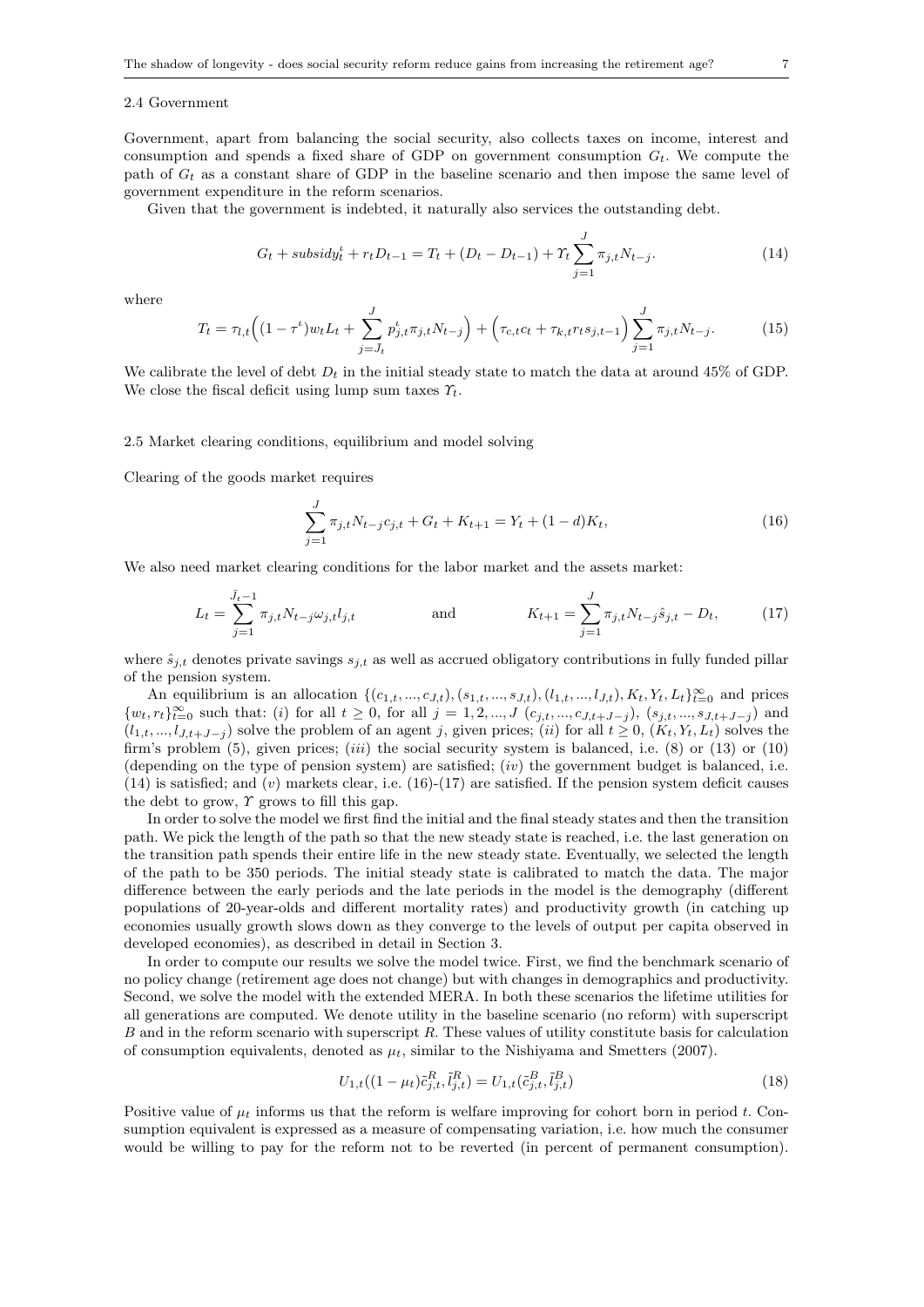Next, in order to assess the aggregate welfare gain, we collect the consumption equivalents as the extra lump sum taxes in all periods (positive for agents that gain from the reform and negative for those who lose) and we discount it to period 1. Next we compute by how much we can increase consumption of each agent with the collected taxes, assuming that everyone gets the same proportional change in consumption.

We use the the Gauss-Seidel method that became standard in solving the OLG models (both in the steady state and on the transition path). First, we guess the aggregate capital per effective worker (or its value in the steady state). Subsequently y is computed and used to calculate variables related to pension system and government sector, such as  $G, T, S, D, \gamma$  as well as the individual benefits  $p_j^t$ , where  $i = DB, NDC, FDC$ . Then using this information as well as w and r we solve the problem of individual consumers and find their choice variables  $c_j$ ,  $s_j$  and  $l_j$ . Finally, k is updated using the formula in  $(17)$ . This procedure is repeated until the difference between k from subsequent iterations is negligible.

# 2.6 Scenarios

It is often emphasized that reforming the pension system from a defined benefit to a defined contribution scheme no longer requires adjustment in the retirement age. In the defined contribution systems increasing total individual contributions increases pensions as well. Overall, with DC tampering with the retirement age does not change what people get from the pension system, thus having no important effect on fiscal balance. Consequently, welfare effects could only come from two channels: (a) different choice between leisure and consumption and (b) general equilibrium effects. Importantly, agents can affect the former even without the change in the statutory MERA, simply raising labor supply prior to retirement age. After extending retirement age agents could work exactly the same number of total lifetime hours, only over larger number of years. This contraction of hours worked in response to longer working period has been emphasized by Boersch-Supan (2013). In other words, under DC little or no welfare gain should exist from raising the retirement age except for reducing potential inefficiency.

In the DB PAYG system, extending the retirement age lowers taxes therefore providing additional incentive to work longer hours. And since it reduces the distortions from taxation, intuition on the origins of welfare gains is straightforward. However, there could be important general equilibrium effects (happening via relative scarcity of capital as well as on the fiscal side) as well as important redistribution effects between the cohorts. Thus, our objective here is to test the prediction that raising retirement age is important in DB systems, but much less so in DC systems. We do that by comparing the welfare effects of extending the retirement age under defined benefit and defined contribution schemes. We include the pay-as-you-go DC and the partially pre-funded DC in the comparison to observe the link between labor supply and capital accumulation if part of the savings happens via a compulsory pension system.

In order to provide a more rigorous verification to these thought experiments, we model the change in the retirement age in three pension systems. In the baseline there are changes in the demographics and in the aggregate exogenous labor augmenting productivity. In practice we have three baseline scenarios: one for each of the pension systems. Then, in the reform scenario we increase the retirement age, as showed in Figure 3 (right panel). Consequently, each pension system has a baseline of no-policy change and a reform scenario of increasing retirement age. Summarizing:

- in DB PAYG scenario the baseline consists of a DB pay-as-you-go with a flat effective retirement age and the reform scenario consists of a DB pay-as-you-go with a gradually increasing retirement age;
- in NDC scenario the baseline consists of a transition from a DB pay-as-you-go with a flat effective retirement age to a NDC with flat retirement age and the reform scenario consists of a similar transition with a gradually increasing retirement age;
- in FDC scenario the baseline consists of a transition from a DB pay-as-you-go with a flat effective retirement age to a partially funded DC with a flat effective retirement age and the reform scenario consists of a similar transition with a gradually increasing retirement age.

In each case the change in the effective MERA is the same. Please, note that the transition between the original DB pay-as-you-go system and any of its alternatives is present also in the baseline scenario, thus our simulations isolate the pure effect of extending the retirement age.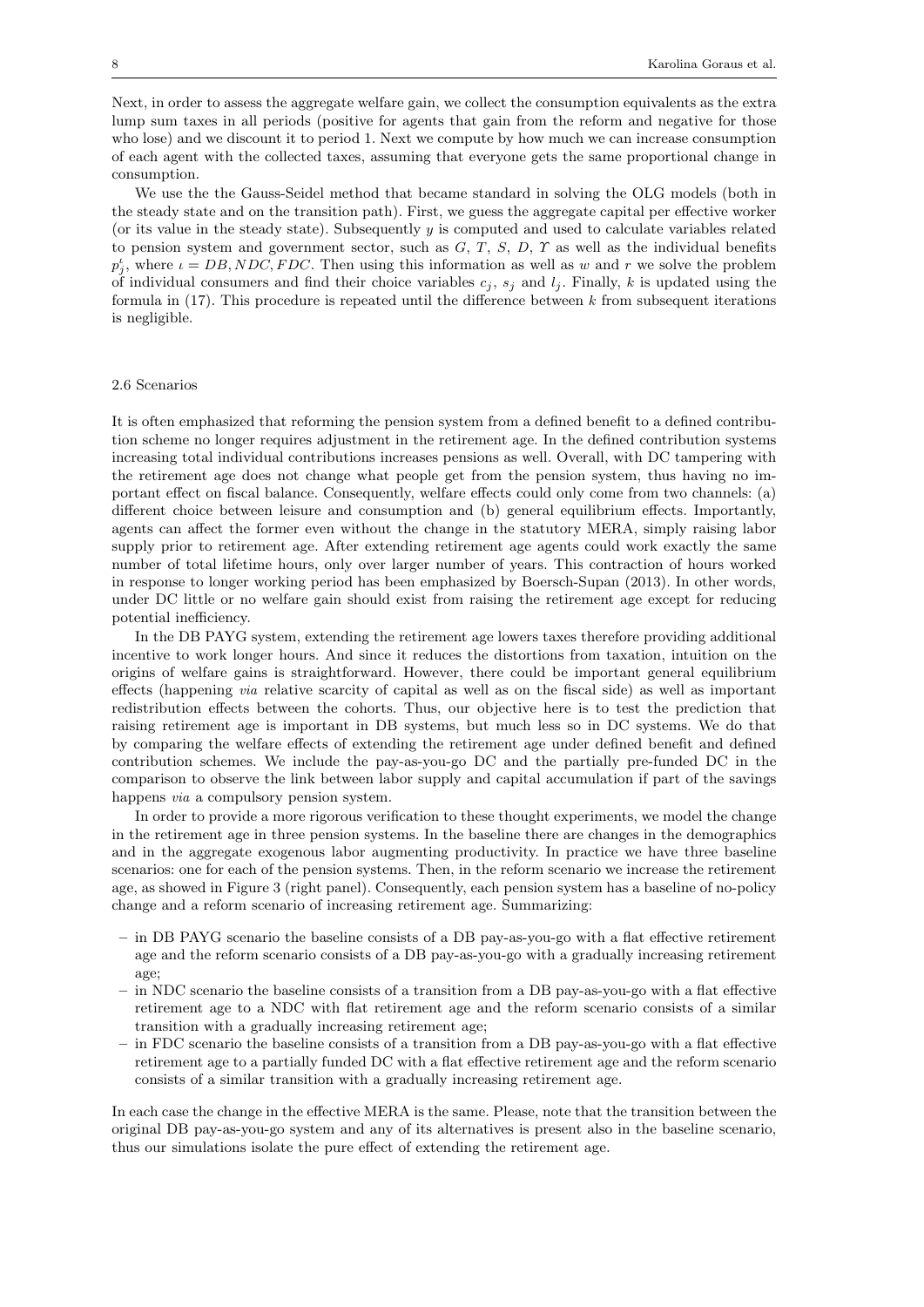## 3 Calibration

Our model was calibrated to the Polish economy where the social security system was changed from a PAYG DB to a partially funded DC system. In order to calibrate the initial steady state we use the microevidence on life-cycle characteristics, taxes, growth rates, etc. Given these we next calibrate the depreciation rate d in order to match the investment rate in the data i.e. app. 21% and we calibrate the discount factor  $\delta$  so that the interest rate in the economy r was equal 7.4%, which is the effective annual interest rates in the funded pillar in real terms. To put this number into a perspective, Nishiyama and Smetters (2007) calibrate the interest rate to 6.25% for the US economy. Given that the Polish economy is scarce in capital and catching up, it is reasonable to consider a somewhat higher value.

#### 3.1 Calibration of the structural parameters

In this section we describe how all structural parameters are calibrated, we focus on demographics, productivity, preferences, government sector and the depreciation rate of capital. The values of the key parameters are summarized in Table 1.

Preferences and technology. We pick  $\phi$ , the agents' preference for leisure/consumption, so that the labor market participation rate amounts to 56.8%, as observed in 1999. We set  $\alpha = 0.3$ , following the standard in the literature. We calibrate the discount factor  $\delta$  to match the interest rate of 7.4%, and the depreciation rate d to match the investment share in GDP equal to  $21\%$ , see Table 1.

Demographics. Demographics in our model is exogenous. We take the number of 20-years olds (which in our model have age  $j = 1$ ) and mortality rates form the demographic projection for Poland<sup>10</sup>. Figure 2 presents the number of 20-year-olds and mortality rates in time as implied by the projection. We assume births number to be constant beyond 2060. As in our model we do not distinguish between genders we compute the average population weighted mortality rates. We assume mortality rates constant beyond 2060. We also assume that demographics stabilizes and remains constant after 210 periods (which corresponds to 50 periods taken from the projection + 80 periods of constant number of 20-year-olds + 80 years of survival), to assure stationary population and steady state of the economy.

Fig. 2: No of 20-year-olds arriving in the model in each period (left) and mortality rates across time for a selected cohort.



Source: EUROSTAT demographic forecast untill 2060

Productivity growth ( $\gamma_t$ ). The model features labor augmenting exogenous productivity growth  $\gamma_{t+1} =$  $z_{t+1}/z_t$ . The projected values for the next 50 years are taken from the forecast by the Aging Work Group of the European Commission, which comprises such time series for all EU Member States, see Figure 3. This projection was constructed on general assumption that countries with lower *per capita* output would be catching up until around 2030 and since then exogenous productivity growth for all countries would be converging slowly towards the steady state value of 1.7% per annum.

 $^{10}\,$  We use the projection for the years up to 2060 of the European Commission.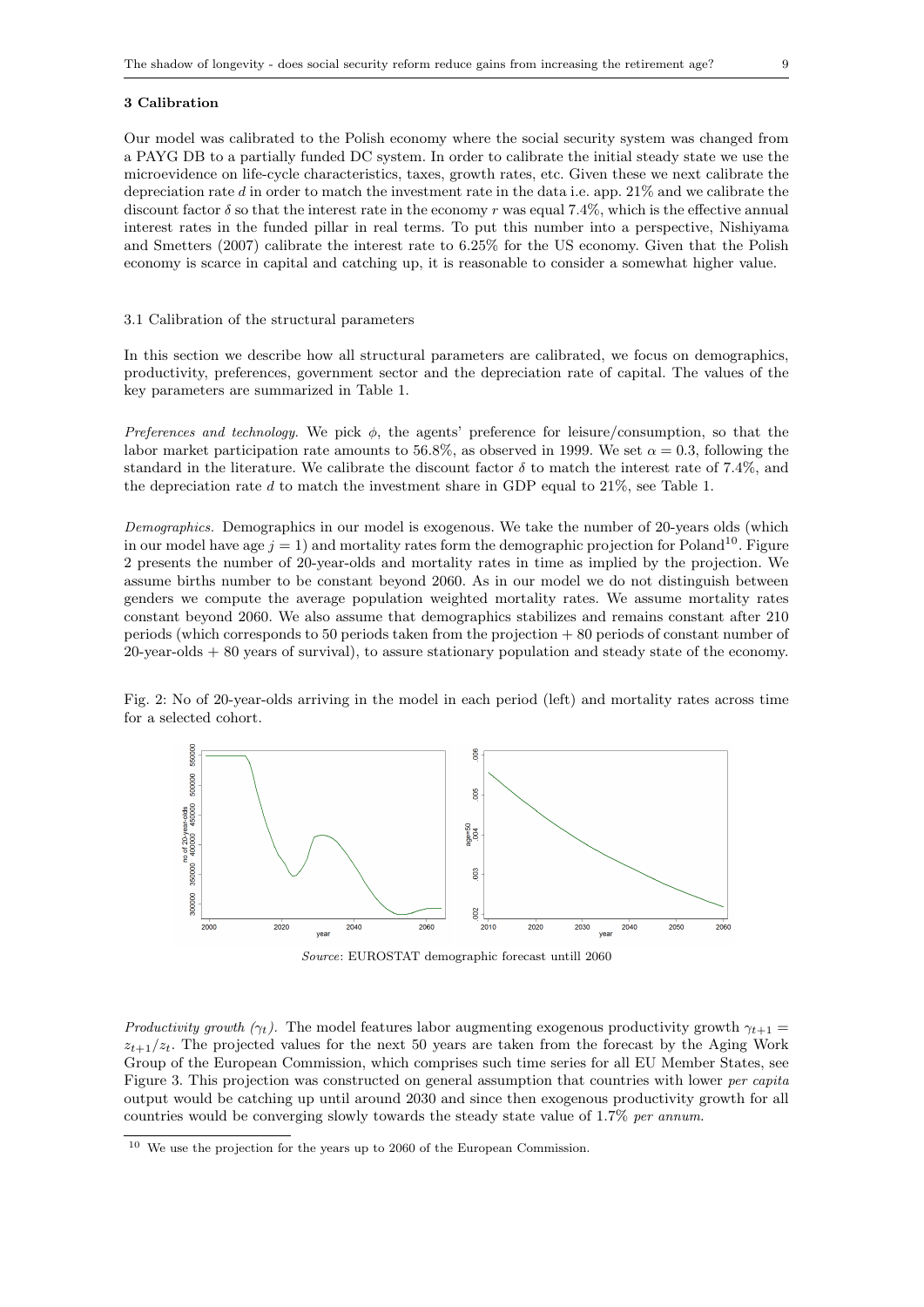



Source: technological progress rate following European Commission & effective retirement age based on SIF annual reports until 2012, afterwards it is a reform scenario.

Age specific productivity  $(\omega_i)$ . Despite numerous studies, the shape of the age-productivity pattern remains a discretionary area. Most of the studies assume an inverted U-shaped pattern<sup>11</sup>. On the other hand, when adequately controlling for self-selection and cohort effects, age-productivity profile becomes fairly flat and - if anything - slightly increasing until the age of 65, see Deaton (1997), Boersch-Supan and Weiss (2011). For the sake of conservative assumptions, we set flat age-productivity profile. If we assumed a positively sloped profile, increasing activity of the elderly would change the overall labor productivity because of the composition effects, thus providing an additional boost to the economy. The opposite holds for the inverted u-shaped or negatively sloped pattern. To identify solely the effects of extending MERA without additional assumptions concerning productivity at older ages, we thus keep  $\omega$  constant across all *j*'s.

Retirement age and replacement rate. In Poland the de iure MERA is at 60 for women and at 65 for men. However, due to the numerous exceptions, the effective retirement age was substantially lower. Despite  $\phi$  matched to the aggregate labor supply observed in the economy, average exit ages were 52.6 and 61.6 respectively. One can expect that with calibrated  $\phi$ , agents in our model would "prefer" to work longer than up to 60 years old even with the PAYG DB in place. Yet, in the data exits occur earlier than "optimal" in the model, which emphasizes the role of  $\bar{J}$ .

As of 2009 most of the early retirement schemes were removed and MERA is to increase to reach 67 for men in 2018 and for women in 2040. Additionally, generations working mostly pre-transition had stronger preference for relatively early exit while cohorts working mostly post-transition with skills better matching the demand in the labor market have preferences for staying longer in the labor market. These features are reflected in a path of retirement age in our model – see Figure 3 (right panel) – but the rate of MERA growth is much slower. In short, we assume that there will be increase of one additional year in  $\bar{J}$  once every decade, reaching effectively 65 years of age. In Poland the de iure replacement rate is flat after 20 years of active labor market participation. Thus, in our model replacement rate  $\rho$  is constant and we calibrate the replacement rate,  $\rho$ , to match the 5% pensions to GDP ratio in 1999. Depending on the selected productivity profile, the calibrated values for the replacement rate are different, see Table 1.

Taxes. We set the tax rate on income (labor and pensions) at 11% to match the rate of income tax revenues in the aggregate employment fund. We set social security contributions match the ratio of total contributions to GDP equal to 4.2%. Consumption tax  $\tau_c$  is fixed at 11%, which matches the rate of revenues from this tax in aggregate consumption in 1999. There are no tax redemptions on capital tax, so our effective measure is the *de iure* capital income tax  $\tau_k = 19\%$ .

Figure 14 summarizes the life-cycle patterns of consumption , labor supply, savings and pensions in the initial steady state following this calibration with a productivity pattern implied by Deaton (1997). With growing productivity, agents gradually increase labor supply over lifetime, which allows both consumption and savings to increase. In fact, young agents need to borrow because contemporaneous earnings fall short of optimal consumption. Pensions, being indexed with 25% of the payroll growth (which mimics the legislation), decrease quite sharply in life, necessitating a decrease in consumption.

<sup>11</sup> See a special issue of Labor Economics (volume 22, 2013).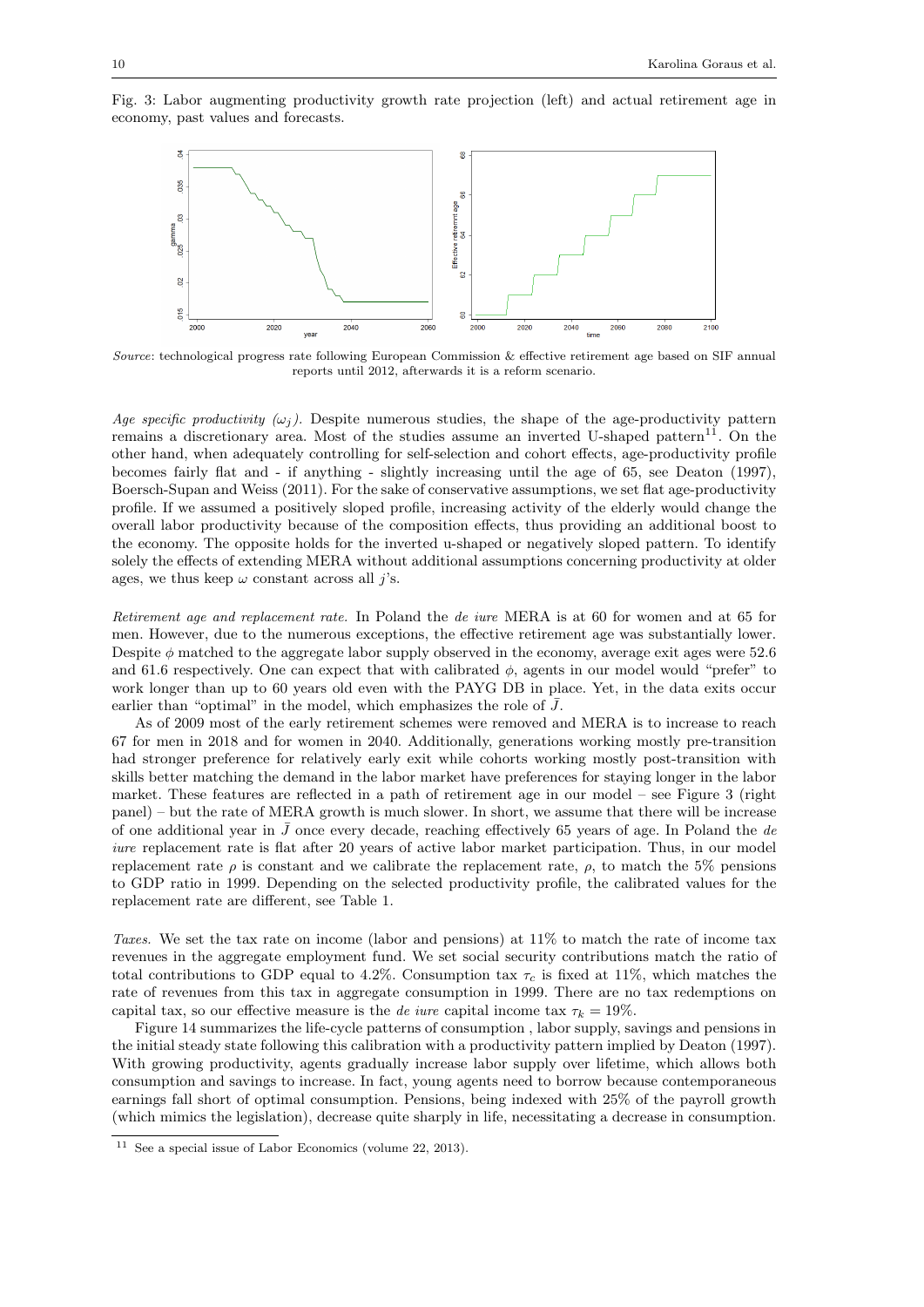|  |  |  | Table 1: Calibrated parameters |
|--|--|--|--------------------------------|
|--|--|--|--------------------------------|

| $\alpha$          | capital share              | 0.31      |
|-------------------|----------------------------|-----------|
| $\tau_l$          | labor tax                  | 0.11      |
|                   | preference for leisure     | 0.526     |
|                   | discounting rate           | 0.979     |
| d                 | depreciation rate          | 0.045     |
| $\tau$            | total soc. security contr. | 0.060     |
| $\Omega$          | replacement rate           | 0.227     |
|                   |                            | resulting |
| $\varDelta k_{t}$ | investment rate            | 21        |
| $\boldsymbol{r}$  | interest rate              | 7.4       |
|                   |                            |           |

In the next section we discuss how these patterns and the macroeconomic aggregates change when MERA is increased, depending on the pension system implemented in an economy.

## 4 Results

Raising MERA is welfare enhancing, see Table 2. The welfare gain amounts to roughly 4-5%. The extent of the welfare gains is comparable for different scenarios, and is approximately twice the effects of the systemic reform, as reported for the same calibration and economy in Makarski et al. (2015). Gains in DB system originate from lower taxation, whereas in the DC economies they mostly stem from higher pensions, so the channels differ substantially, which we discuss in detail in Section 4.2.

Table 2: Net consumption equivalent from extending the retirement age

| 3.70%<br>DB system<br>4.41\%<br>transition to NDC | consumption equivalent<br>Pension system |
|---------------------------------------------------|------------------------------------------|
|                                                   |                                          |
|                                                   |                                          |
| transition to FDC                                 | 4.70%                                    |

While it seems clear that welfare gains stem from raising the retirement age, regardless of the pension system, the distributional effects as well as channels of adjustment differ depending on the system. In the next subsection we discuss in detail the welfare effects for respective cohorts, subsequently moving to the adjustments happening in the economy. The adjustments in labor supply, output and taxes are discussed in detail in the subsequent section.

# 4.1 Cohort welfare effects of raising MERA

All cohorts universally benefit from increased retirement age, see Figure 4. This finding differs from Auerbach et al. (1989), but in fact this study considers an alternative set of policies and employ contribution rate as a fiscal closure.<sup>12</sup> In our setting, it is the lump-sum tax that is lowered, which redistributes welfare gains across all cohorts. Clearly, in our economy the gain from lower taxes is higher - in terms of welfare - than the loss due to forced longer labor market activity.

In comparison to the baseline scenario, the first increase in the effective retirement age by one year occurs in the 14th year from the starting point. Consequently, it is the cohort born in 1953 that works longer. The net effect for the oldest cohorts is very small but positive. Among the generations which at the moment of the first rise in the retirement age were middle-aged, and those who were young but already in the labor force, the positive welfare effect is stronger.

The welfare gains are slightly different under the NDC and DB system. For the cohorts born before 2050, welfare gains are highest under the DB system. Under the NDC the consumption equivalent is almost the same as under the DB. Increased retirement age allows to lower the costs of transition from a DB to a pre-funded DC scheme.

<sup>12</sup> In Auerbach et al. (1989) contribution rates balance the pension system, which implies that cohorts just prior to retirement have to work longer and see only a small gain in lowered τ. Thus, welfare effects of postponing retirement age vary between cohorts. Initially young and future generations benefit from positive effect on net wages. Retirees benefit only little from lower contribution rates and face disutility from reduced leisure, which implies a net negative welfare effect for the older cohorts.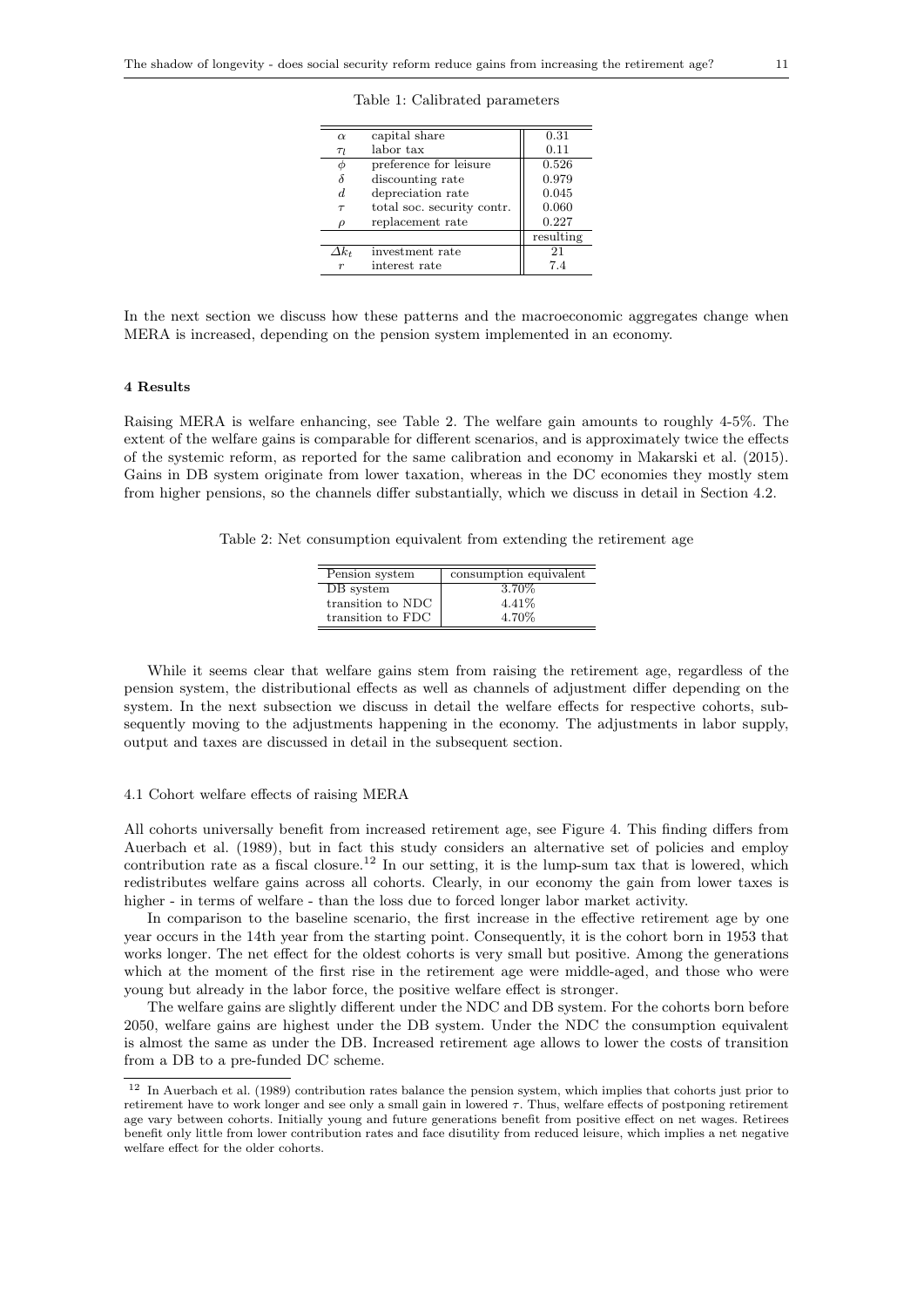



4.2 Changes in the economy

Large effects from postponing the retirement age are especially apparent when comparing the tax rates between the pension schemes. In fact, the implied tax rate in DB PAYG is considerably lower than NDC and partially funded DC even without the adjustment in MERA. This explains why the welfare gains from delaying retirement may in fact be so large and universal across cohorts. In the DB PAYG the largest part of the welfare gain come from substantially reduced taxation. Because the overall pension system deficit is lower, lower tax increase is necessary (an increase at all is inevitable due to the demographic changes). Since DC systems are balanced by construction, tax increase is only needed to finance the bulk of debt built prior to the pension system change. In addition, FDC needs to temporarily raise taxes in order to finance the gap created by pre-funding. This explains why the lump-sum tax in the FDC is slightly higher than in the NDC.

Fig. 5: Lump-sum tax rate (extent of fiscal adjustment for long term stable debt/GDP ratio)



An increase in the MERA postpones the period in which households start to receive pension benefits. In fact, in our setting labor supply may be low or even zero even prior to the retirement age, but after reaching  $\bar{J}$  nobody is allowed to work at all. In such a setting, raising MERA has two types of effects. First, additional cohorts stay in the labor market, which raises labor supply sharply. However, cohorts having sufficient number of working periods prior to the retirement age are able to adjust labor supply to optimal levels by changing the hours worked. Figure 6 shows the overall effect on the aggregate labor supply in three analyzed pension schemes. With the properties of the Cobb-Douglas preferences, income effect and substitution effect – which work in the opposite directions – are of similar size, which limits the scope of differentiation between the adjustments in the overall labor supply for differnt pension systems.

We also analyze how the labor supply over the life cycle in the final steady states differs between the baseline and reform scenario. Figure 7 illustrates the final steady states labor supply across cohorts with and without change in MERA for the three pension scenarios. In line with the literature – e.g.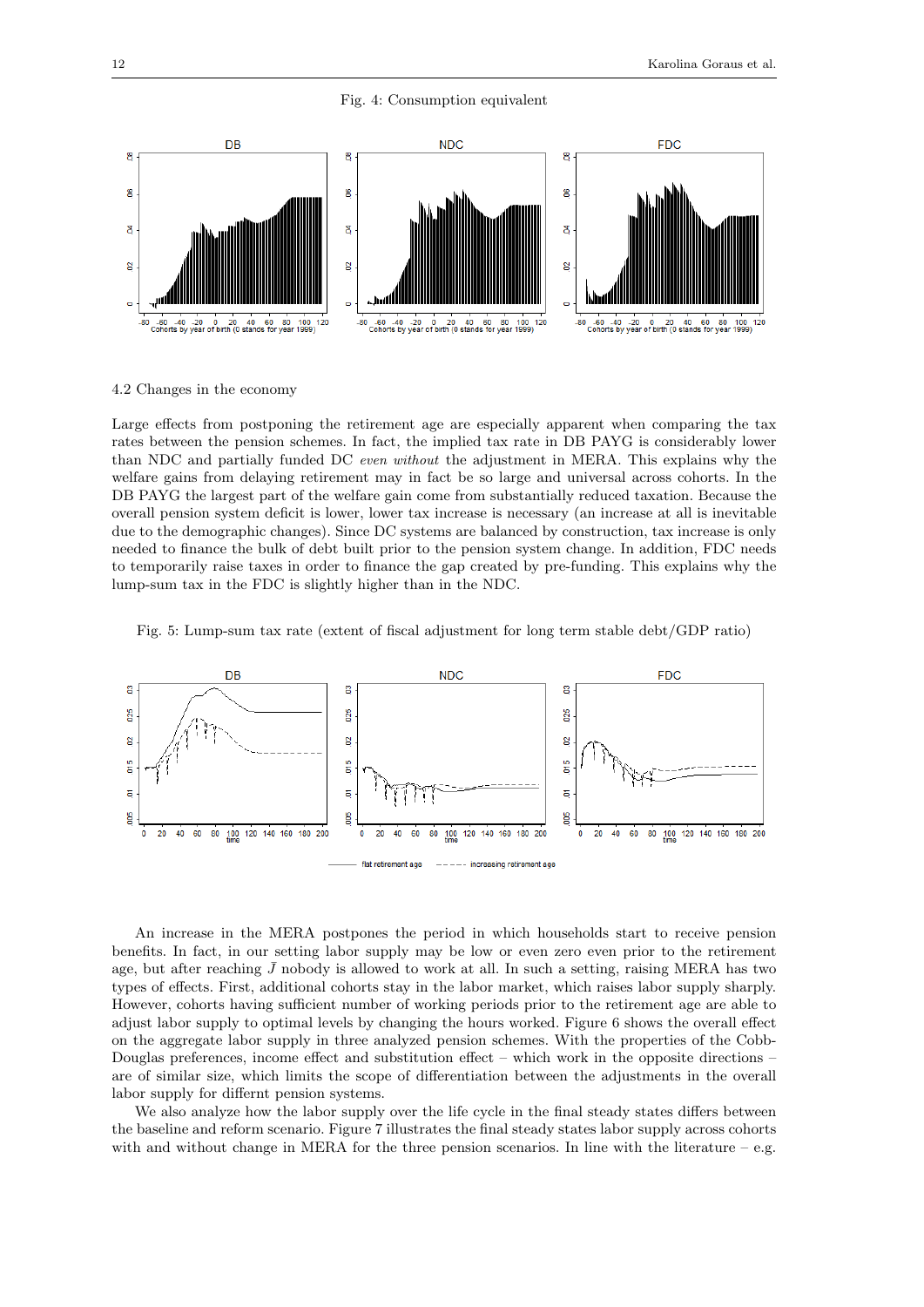## Fig. 6: Labor supply (in mio of individuals)



Boersch-Supan and Ludwig (2010) – agents in our model forced to stay longer on the labor market, increase leisure in every period. This suggests that although perhaps agents would still "prefer" to work longer, they could work less in total. We decompose this effect in our simulation results for the final steady state.



Fig. 7: Labor supply over the life cycle in the final steady state

Fig. 8: Consumption over the life cycle in the final steady state



In fact, the downward adjustment in labor supplied before the age of 60 is more than compensated by the additional years of working due to increased MERA. Table 3 quantifies these effects. In our setting, in the original steady state labor supply amounts to 58.6% of their available time. Demographic transition alone increases this indicator to 61.7-63.2% in the final steady state. During additional years in the labor market agents use on average around 72% of their available time to supply labor. Yet, increase in MERA results in average annual labor supply lower by app. 4-6% in every period, relative to baseline scenario (it is still slightly more than in the initial stady state). Overall, the aggregate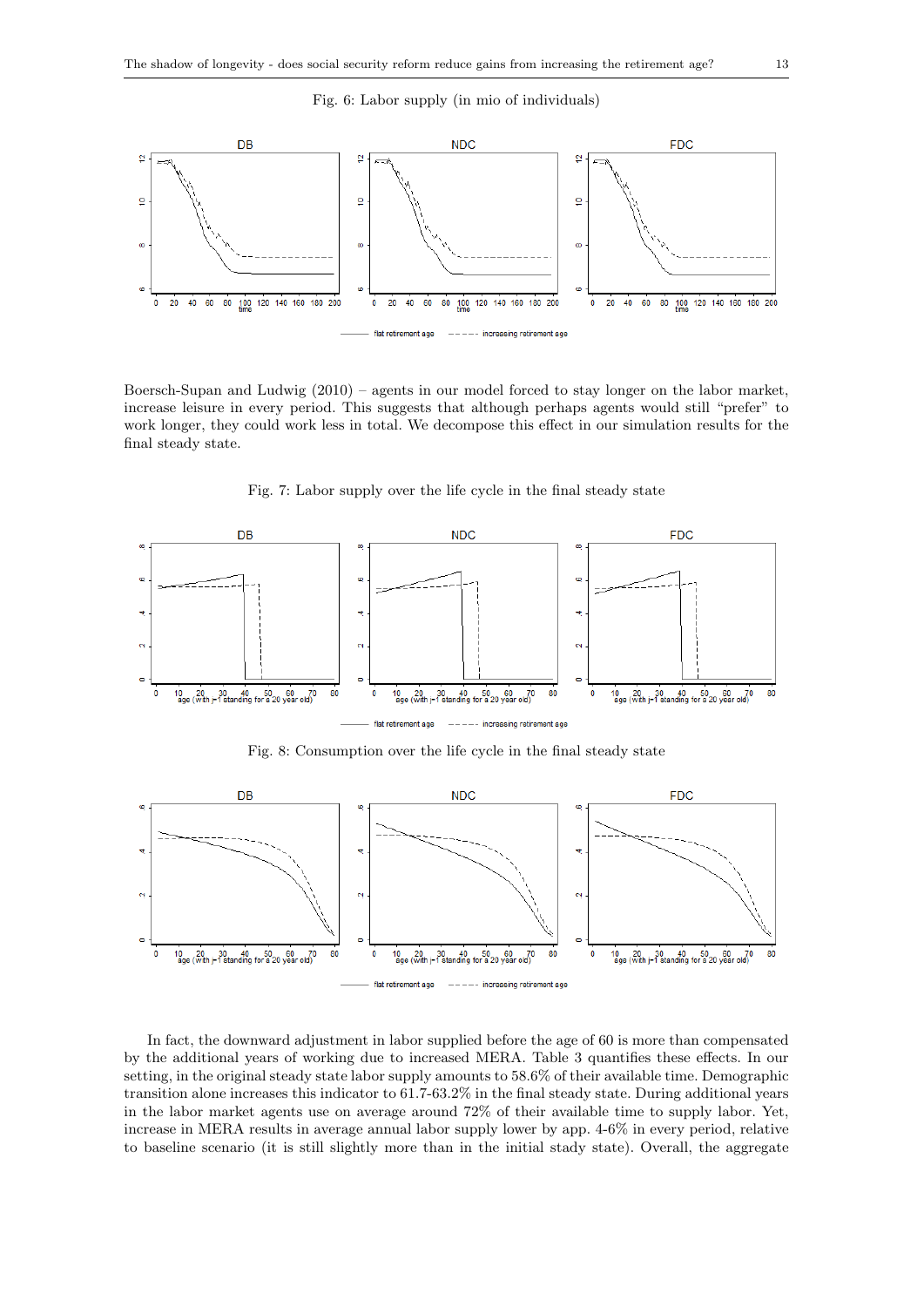labor supply in the reform scenarios is 13.7%-15.4% higher. The extent of described adjustments is comparable across the pension systems.

|             | Labor supply          | Labor supply with MERA increase |                    |         |                    |
|-------------|-----------------------|---------------------------------|--------------------|---------|--------------------|
|             | without MERA increase | i < 60                          |                    | >60     | Total              |
|             | Average               | Average                         | Aggregate          | Average | Aggregate          |
|             |                       |                                 | $(baseline=100\%)$ |         | $(baseline=100\%)$ |
| $_{\rm DB}$ | 63.2\%                | 59.6%                           | 94.4%              | 71.8%   | 113.7%             |
| <b>NDC</b>  | 62.0%                 | 58.8%                           | 94.8%              | 72.3%   | 114.7%             |
| FDC         | 61.7%                 | 59.0%                           | 95.5%              | 72.2%   | 115.4%             |

Table 3: Labor supply effects of the reform in the final steady state

Higher net income from wages, combined with higher levels of pensions (see Figure 16 in the Appendix) results in increased consumption over the life cycle, see Figure 8. The life cycle pattern of savings in the final steady state shifts to the right, reflecting the increase in MERA, see also Figure 15 in the Appendix. The overall level of savings remains fairly unchanged.

In aggregate terms, DC systems yield more private savings, because the effective replacement rates are much lower than the nominal replacement rate under a DB, see Figure 9. Higher private savings imply more capital accumulation, yielding higher capital per effective unit of labor. However, an increase in the retirement age reduces the need for accumulating assets, lowering the K/L ratio permanently. In addition, there are income effects, which further reduce private savings. We decompose the changes in aggregate capital to those attributable to changed private (voluntary and obligatory) savings and those attributable to changed aggregate labor supply because of increased MERA, see Figure 10.

In fact, the results of the retirement age are quantitatively larger than those due to the introduction of a pension scheme incentivizing more private savings. These detrimental effects on capital are the strongest when retirement is postponed in the economy with a partially funded DC system (FDC). In the steady state, the capital is lower by about 15%. The loss in the K/L ratio is the lowest under DB pay-as-you-go system, where only the income effect is at play. Output in our model follows directly from capital, which implies that the time patterns are alike, see Figure 11. Reduction in the K/L ratio translates directly to a reduction in GDP per capita by approximately a third of the effect observed on capital.

Raising the retirement age is of crucial importance for determining the balance of the pension system under the DB scheme. Higher contribution base and lower payments imply lower deficit, which is clearly visible in Figure 12. In the DC systems effects of raising the retirement age are of only transitory nature and follow from changes in the contemporaneous balance between contributions and payments (due to the abrupt changes in the contribution base). In general, these systems are individually balanced, although temporary deficits orsurpluses are possible due to swings in the dependency ratio.

The opposite is true for benefits under the three analyzed pension schemes. Namely, DB systems should see little changes in the level of pensions from the raised MERA. However, shorter retirement period lowers the total discounted pension payments per retiree. Indeed, the former seems to quantitatively dominate. We show that in Figure 13, where we present total discounted and stationarized pension benefits per retiree (starting from a cohort entering the labor market when the first change in MERA is implemented).

On the other hand, in DC systems, raising the retirement age yields a sort of a double gain to the retirees. Namely, longer contributory period makes the amount of savings on individual accounts larger, which results in higher discounted pension payments per retiree. Additional effect comes from shorter retirement period, so higher accumulated pension savings are paid over lower number of years. Thus, the level of pensions raises even more, than the discounted pension payments, Figure 13. In NDC scheme, effective indexation is lower both pre and post-retirement<sup>13</sup>, which yields overall lower pensions paid to the retirees compared to FDC scheme.

<sup>13</sup> These features of the model replicate the Polish legal system.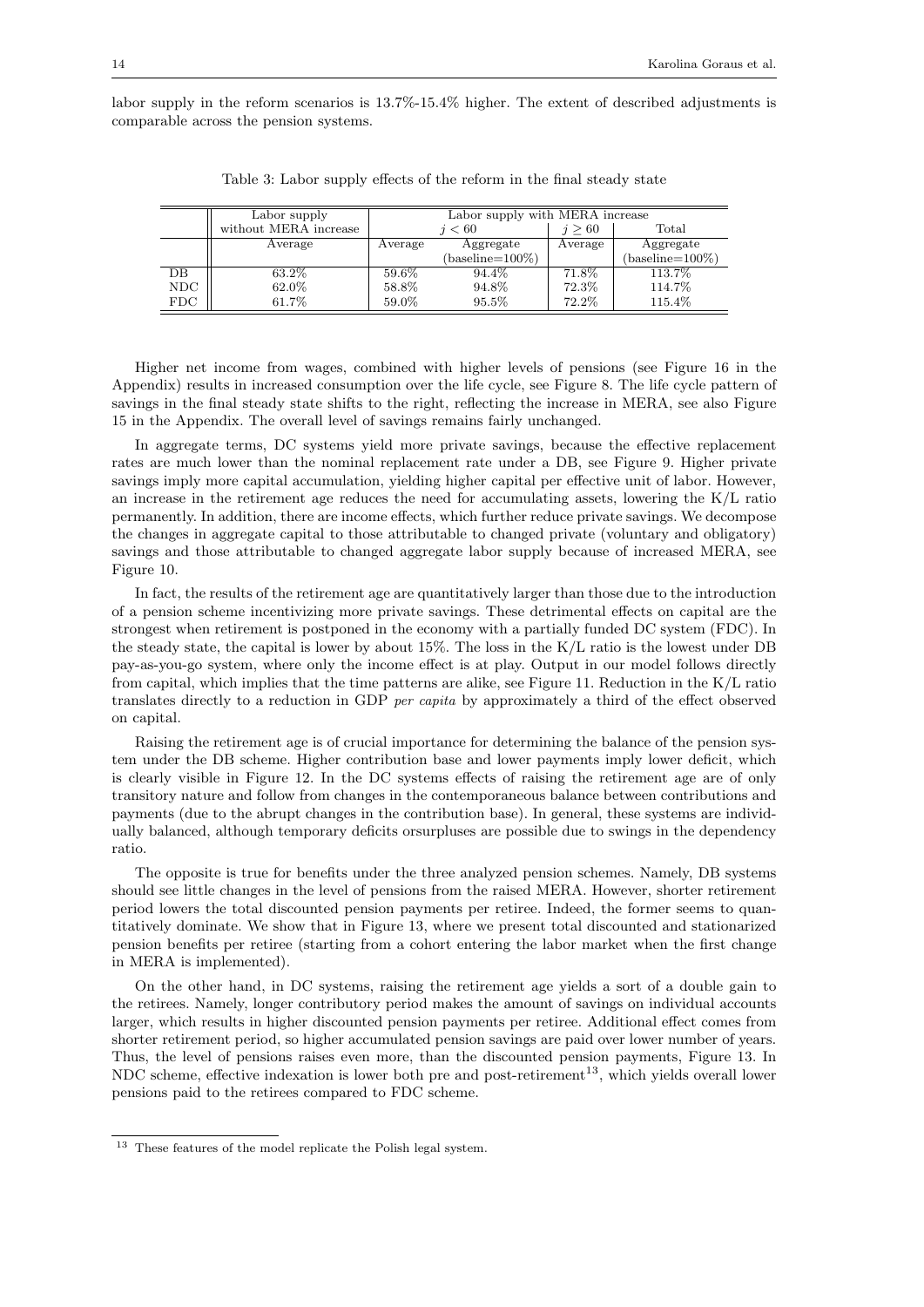## Fig. 9: Capital (per effective unit of labor)



Fig. 10: Change in capital (per effective unit of labor) - decomposition



Fig. 11: Output (per effective unit of labor)



# 5 Conclusions

An inevitable increase in longevity in many advanced economies raises policy relevance of the retirement age, especially if improved health of the elderly is associated with lowering fertility and thus aging. This paper analyzes the welfare effects of raising the retirement age in three types of pension systems: defined benefit pay-as-you-go, defined contribution pay-as-you-go and defined contribution fully funded system. These three types encompass the majority of pension system schemes existing in the developed economies.

Intuitively, increasing the retirement age may immediately imply lowering the labor supply of households. If the utility function reflects preference for consumption and dislike for work, increasing the retirement age will automatically cause an adjustment in the effective labor supply in each year. Forced to stay active for more periods, households may in fact accommodate the regulatory change by reducing the labor supply in each of these periods. This type of adjustment was emphasized by Boersch-Supan and Ludwig (2010). It is equally paramount that a DB PAYG reduces fiscal imbalances,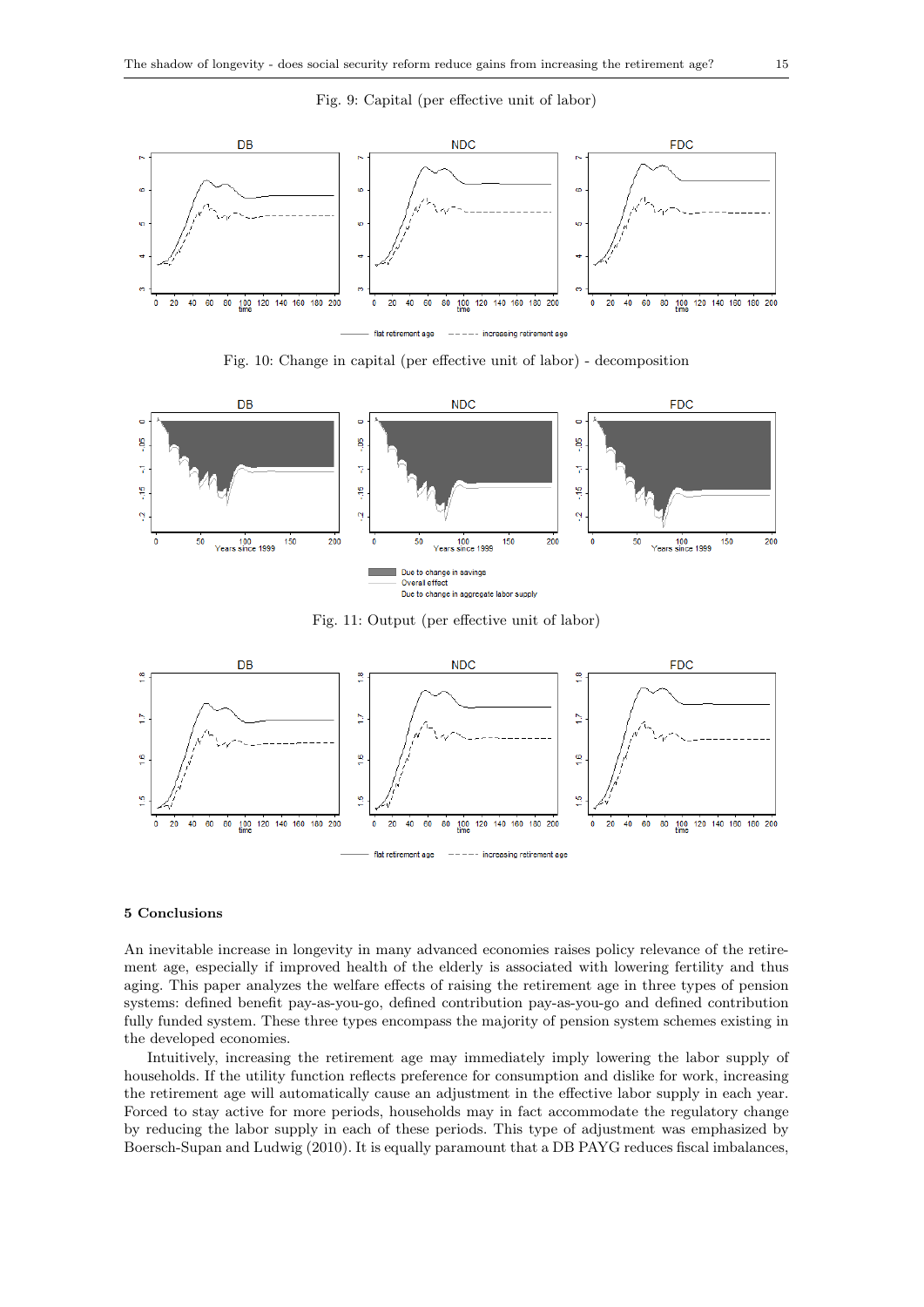

Fig. 12: Pension system deficit (as % of GDP)

Fig. 13: Discounted total pension payments per retiree (stationarized)



allowing welfare gains from lower taxes and/or public debt. Under DC schemes there are no direct fiscal effects, but higher pensions and general equilibrium effects are also likely to affect welfare.The objective of this paper was to inquire the size of the welfare effects associated with postponing the retirement age. We do that for three of the most popular pension schemes: DB PAYG, DC PAYG and partially funded DC. For each of the systems we simulate the economy with a status quo of unchanged retirement age and a reform scenario of a gradually increasing effective retirement age. We compare welfare across cohorts and compute the measure of the overall welfare gain.

It is often argued that if a DB system is replaced with a DC system - better yet a pre-funded DC - there is no need to raise the retirement age. In a sense, introducing a pension scheme which provides incentives to stay active longer in the labor market is believed to effectively address the problem of fiscal pressure due to increasing longevity. Yet, data seem to suggest that even when incentives are aligned, effective exit age falls short of the minimum eligibility retirement age. Our study shows that even with DC systems raising MERA may be beneficial. More specifically, there are considerable and fairly comparable welfare gains from raising the retirement age regardless of the pension system, though the channels differ depending on the features of the pension system. Under defined benefit system gains stem mainly from lower tax rates, while under defined contribution – from much higher pensions. Under defined benefit systems agents' felicity is enhanced mainly due to fiscal relief. If the pension system is of defined contribution type, welfare gain follows from higher pensions. Because in our model the NDC and FDC scenarios are in transition from a PAYG DB, there are also small gains due to lower taxation. Households forced to work for more years, adjusted the average annual labor supply downwards, but aggregated labor supply is much higher in the reform scenario. In the DC pension systems lowered K/L ratio decreases private savings which has a detrimental impact on capital and output (per effective unit of labor). This effect is reinforced by the income effect, which also plays a role under the DB scheme. Our major result would not be altered if the increase in the retirement age happened at a faster pace and reached higher levels. However, the actual size of the welfare effects is likely to depend on these processes, thus generating a potential justification for prior investment, e.g. in fostering access to care facilities or in human capital.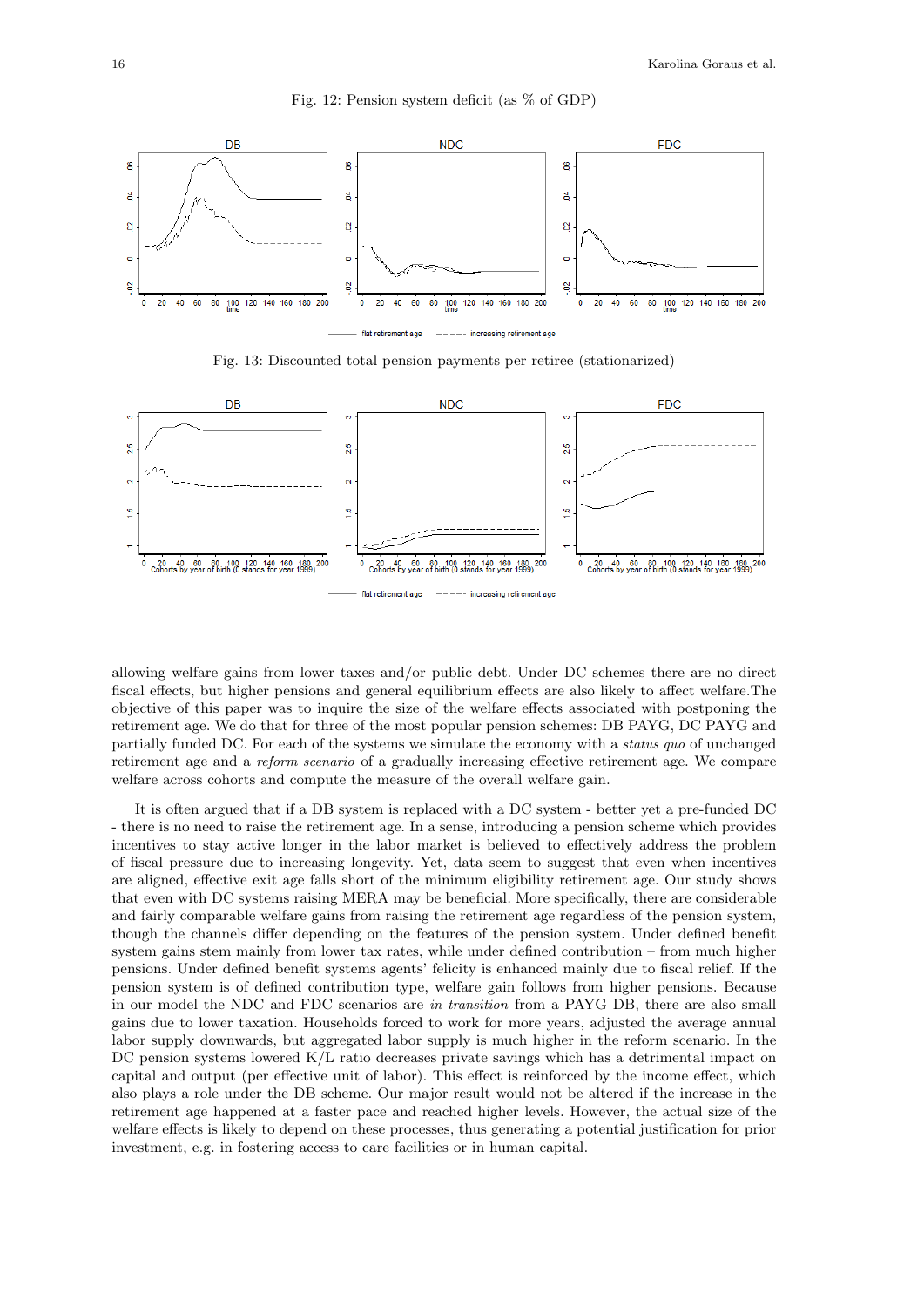Our model permits to isolate the effects of raising the retirement age from other confounding context. We were careful in calibrating the model economy to match the characteristics of the original steady state. However, this paper leaves a number of avenues open for further research. First, it is implicitly assumed that age-productivity patterns do not change in the simulation horizon. While we test the robustness of the findings to the shape of this profile, it is unlikely that the technological change and increasing human capital will leave the age-productivity pattern unaffected. It seems thus desirable to develop alternative scenarios of the changes in the lifetime profile of productivity. Second, we do not analyze gender differences in longevity and activity rates. With lowering fertility and increased access to care facilities, it is likely that professional activity will gradually increase, which would be equivalent to changing the preference for leisure on the transition path. Finally, using an exogenous (and possibly binding) retirement age in an OLG model may be viewed as a shortcoming. In our setting households may choose to retire prior to MERA, but cannot prolong their professional activity beyond that date. Indeed, it is possible that the DC systems would yield similar results with endogenous retirement age. However, with the DB systems aligning the social and private incentives would be difficult. Also, modeled endogenous effective exit age higher than observed in the data is poorly indicative of feasible policy options. Our study also shows that a transition to the DC systems enhances the welfare gains from raising MERA. In this sense systemic and parametric reforms can be viewed as complementary rather than substitutes.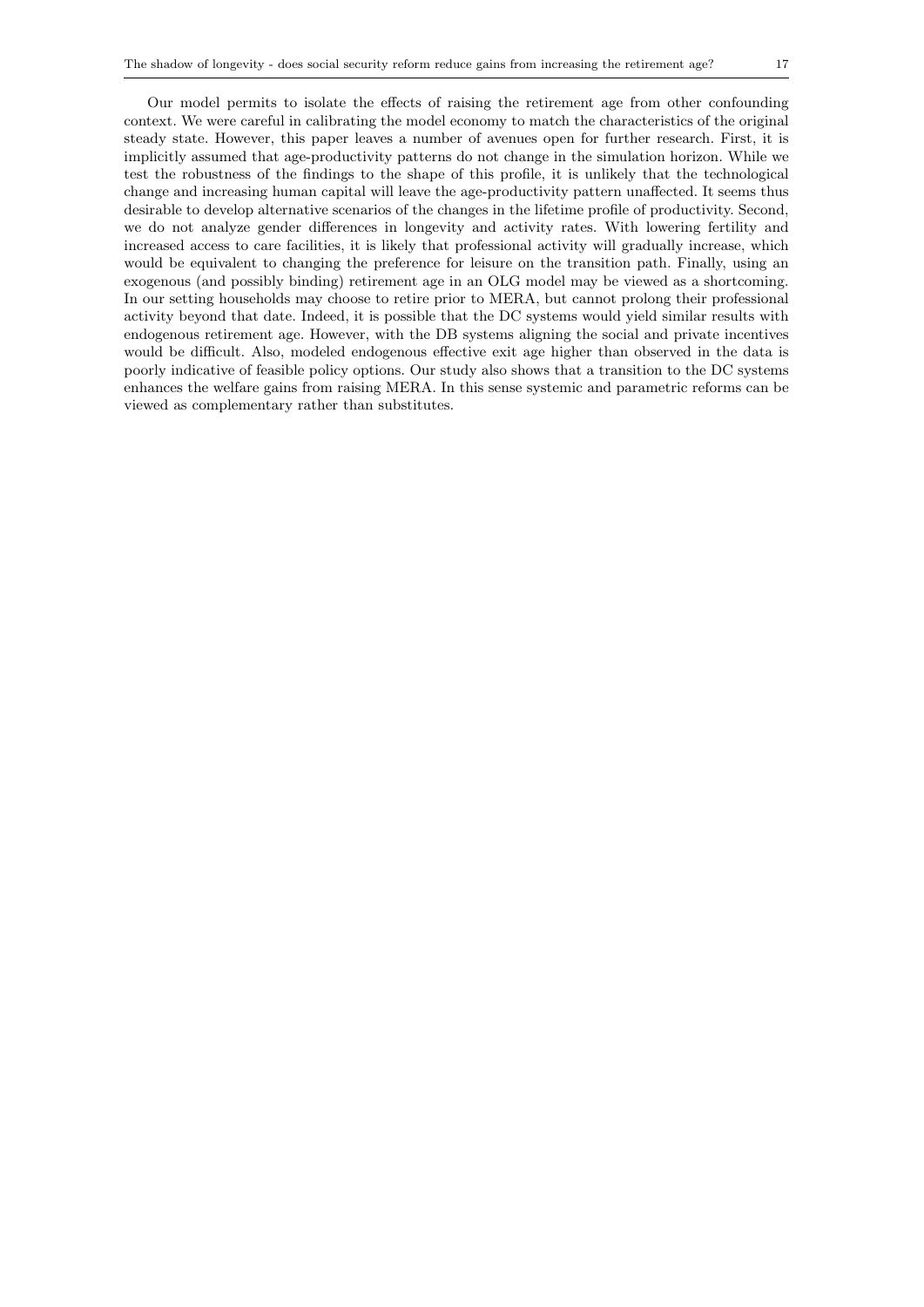## References

- Auerbach, A. J., Kotlikoff, L. J., Hagemann, R. P. and Nicoletti, G.: 1989, The Economic Dynamics of an Ageing Population: The Case of Four OECD Countries, OECD Economics Department Working Papers 62, OECD Publishing.
- Auerbach, A. and Kotlikoff, L. J.: 1987, Dynamic Fiscal Policy, Cambridge University Press.
- Beetsma, R. M. and Bucciol, A.: 2011, Differentiating indexation in dutch pension funds, De Economist 159(3), 323–360.
- Boersch-Supan, A.: 2000, Incentive effects of social security on labor force participation: evidence in germany and across europe, *Journal of Public Economics*  $78(1)$ , 25–49.
- Boersch-Supan, A.: 2013, Ageing, labour markets and well-being, Empirica pp. 1–11.
- Boersch-Supan, A. H. and Ludwig, A.: 2010, Old Europe ages: Reforms and Reform Backlashes, NBER Working Paper 15744, National Bureau of Economic Research.
- Boersch-Supan, A., Kohnz, S. and Schnabel, R.: 2007, The budget impact of reduced early retirement incentives on the german public pension system, *Social Security Programs and Retirement around the* World: Fiscal Implications of Reform, University of Chicago Press, pp. 201–252.
- Boersch-Supan, A. and Weiss, M.: 2011, Productivity and age: Evidence from work teams at the assembly line, MEA discussion paper series 07148, Mannheim Research Institute for the Economics of Aging (MEA), University of Mannheim.
- Breyer, F.: 1989, On the intergenerational Pareto efficiency of pay-as-you-go financed pension systems, Journal of Institutional and Theoretical Economics (JITE)/Zeitschrift für die gesamte Staatswissenschaft 145(4), 643–658.
- Cremer, H. and Pestieau, P.: 2003, The double dividend of postponing retirement, International Tax and Public Finance  $10(4)$ , 419–434.
- Deaton, A.: 1997, The analysis of household surveys: a microeconometric approach to development policy, Johns Hopkins University Press.
- Díaz-Giménez, J. and Díaz-Saavedra, J.: 2009, Delaying retirement in Spain, Review of Economic Dynamics  $12(1)$ ,  $147-167$ .
- Fehr, H.: 2000, Pension reform during the demographic transition, The Scandinavian Journal of Economics **102**(3), 419-443.
- Fehr, H.: 2009, Computable stochastic equilibrium models and their use in pension-and ageing research, *De Economist* **157**(4), 359-416.
- Fehr, H., Kallweit, M. and Kindermann, F.: 2012, Pension reform with variable retirement age: a simulation analysis for germany, Journal of Pension Economics and Finance 11(03), 389–417.
- Fehr, H., Sterkeby, W. I. and Thogersen, A.: 2003, Social security reforms and early retirement, Journal of Population Economics 16(2), 345–361.
- Feldstein, M.: 1995, Would Privatizing Social Security Raise Economic Welfare?, Working Paper Series 5281, National Bureau of Economic Research.
- Fenge, R. and Pestieau, P.: 2005, Social security and early retirement, MIT Press Books .
- Galasso, V.: 2008, Postponing retirement: the political effect of aging, *Journal of Public Economics* 92(10-11), 2157–2169.
- Gonnot, J.-P., Prinz, C. and Keilman, N.: 1995, Adjustments of public pension schemes in twelve industrialized countries: Possible answers to population ageing, European Journal of Population  $\sqrt{ }$ Revue europeenne de Demographie 11(4), 371–398.
- Gruber, J. and Wise, D. A.: 2007, Social Security Programs and Retirement around the World: Fiscal Implications of Reform, number grub07-1 in NBER Books, National Bureau of Economic Research, Inc.
- Heijdra, B. J. and Romp, W. E.: 2009, Retirement, pensions, and ageing, Journal of Public Economics 92, 586–604.
- Holzmann, R.: 1988, Ageing and social-security costs, European Journal of Population / Revue europeenne de Demographie 3(3-4), 411–437.
- Hviding, K. and Marette, M.: 1998, Macroeconomic effects of pension reforms in the context of ageing populations: Overlapping generations model simulations for seven OECD countries, OECD Economics Department Working Paper 201, OECD Publishing.
- Keyfitz, N.: 1985, The demographics of unfunded pensions, European Journal of Population / Revue europeenne de Demographie 1(1), 5–30.
- Lapkoff, S.: 1991, A research note on keyfitz's "the demographics of unfunded pensions", European Journal of Population / Revue europeenne de Demographie  $7(2)$ , 159–169.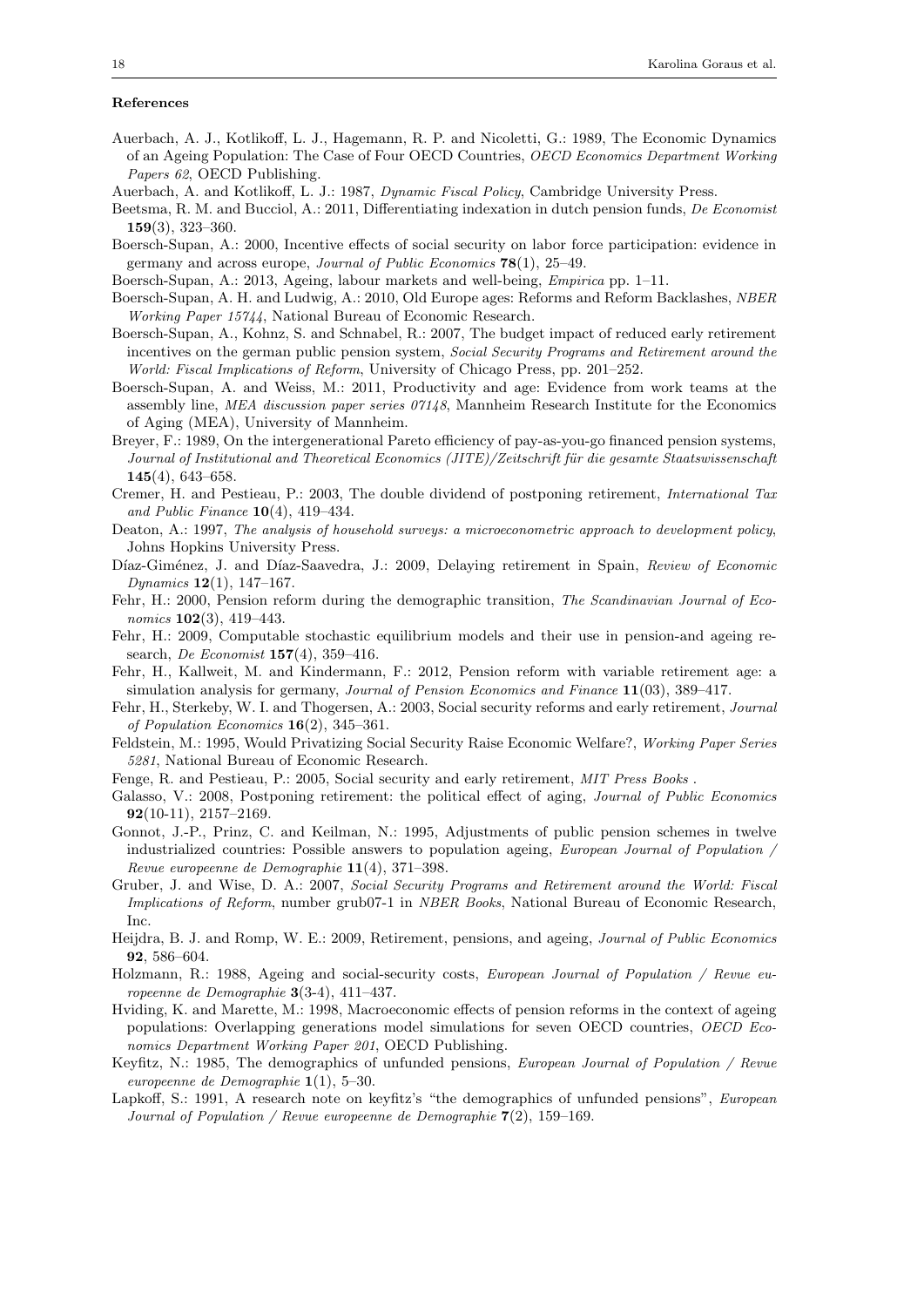- Lee, R. and Mason, A.: 2010, Fertility, human capital, and economic growth over the demographic transition, European Journal of Population / Revue europeenne de Demographie  $26(2)$ , 159–182.
- Lindbeck, A. and Persson, M.: 2003, The gains from pension reform, Journal of Economic Literature 41(1), 74–112.
- Makarski, K., Hagemejer, J. and Tyrowicz, J.: 2015, Efficiency of the pension reform: the welfare effects of various fiscal closures, Macroeconomic Dynamics p. forthcoming.
- Nishiyama, S. and Smetters, K.: 2007, Does Social Security Privatization Produce Efficiency Gains?, The Quarterly Journal of Economics 122, 1677–1719.
- Schmahl, W.: 1988, Social policies for reducing demographically-induced costs in social security, European Journal of Population / Revue europeenne de Demographie  $3(3-4)$ , 439–457.
- Van Imhoff, E. and Henkens, K.: 1998, The budgetary dilemmas of an ageing workforce: A scenario study of the public sector in the netherlands, European Journal of Population / Revue europeenne de Demographie  $14(1)$ , 39-59.
- Wilmoth, J. and Lundstrm, H.: 1996, Extreme longevity in five countries, *European Journal of Popu*lation / Revue europeenne de Demographie  $12(1)$ , 63–93.
- Zamac, J., Hallberg, D. and Lindh, T.: 2010, Low fertility and long-run growth in an economy with a large public sector, European Journal of Population / Revue europeenne de Demographie 26(2), 183– 205.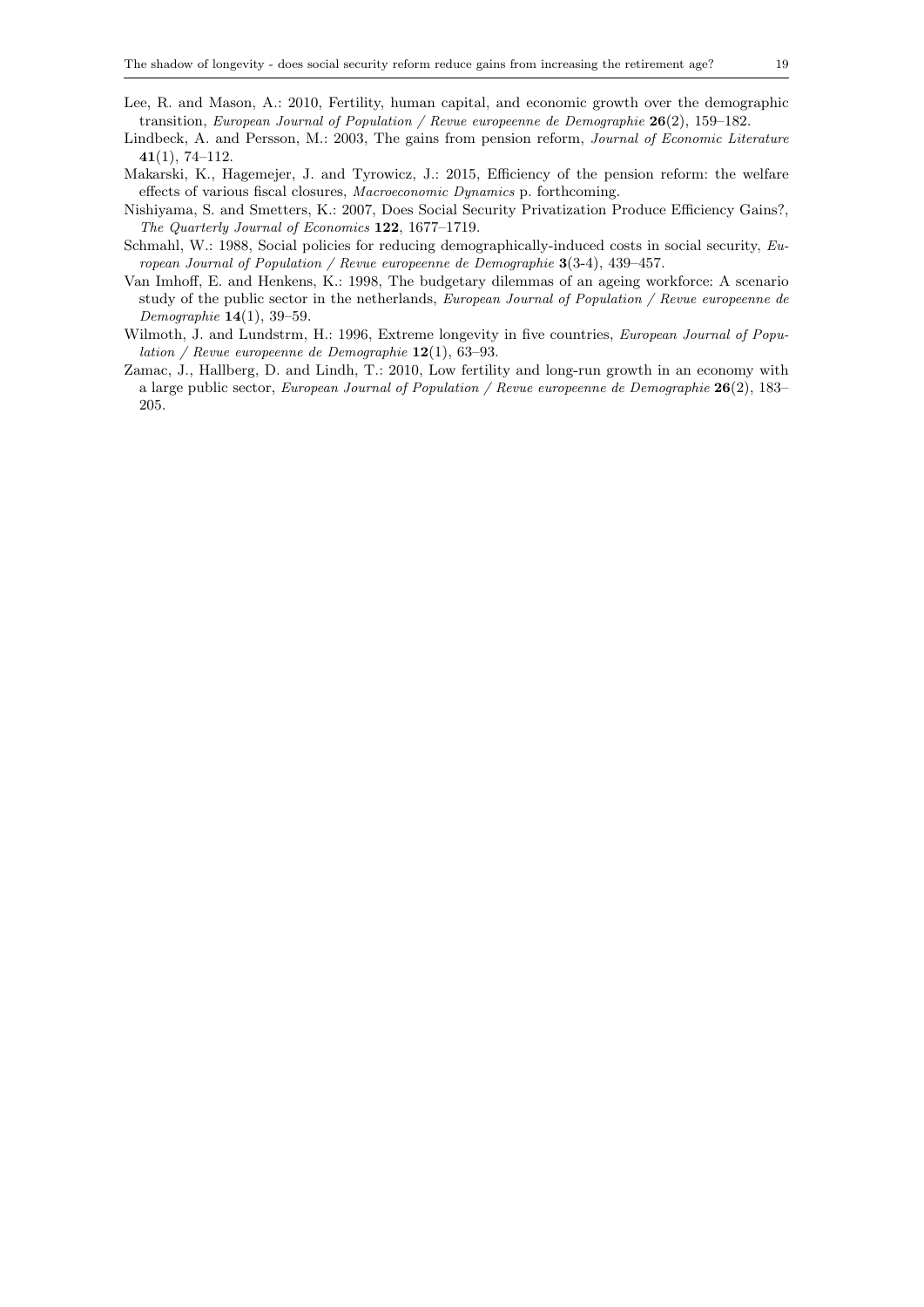# A Initial steady state



Fig. 14: Agents' behaviour over the life cycle (initial steady state)

# B Final steady state



Fig. 15: Savings over the life cycle in the final steady state

Fig. 16: Pensions over the life cycle in the final steady state

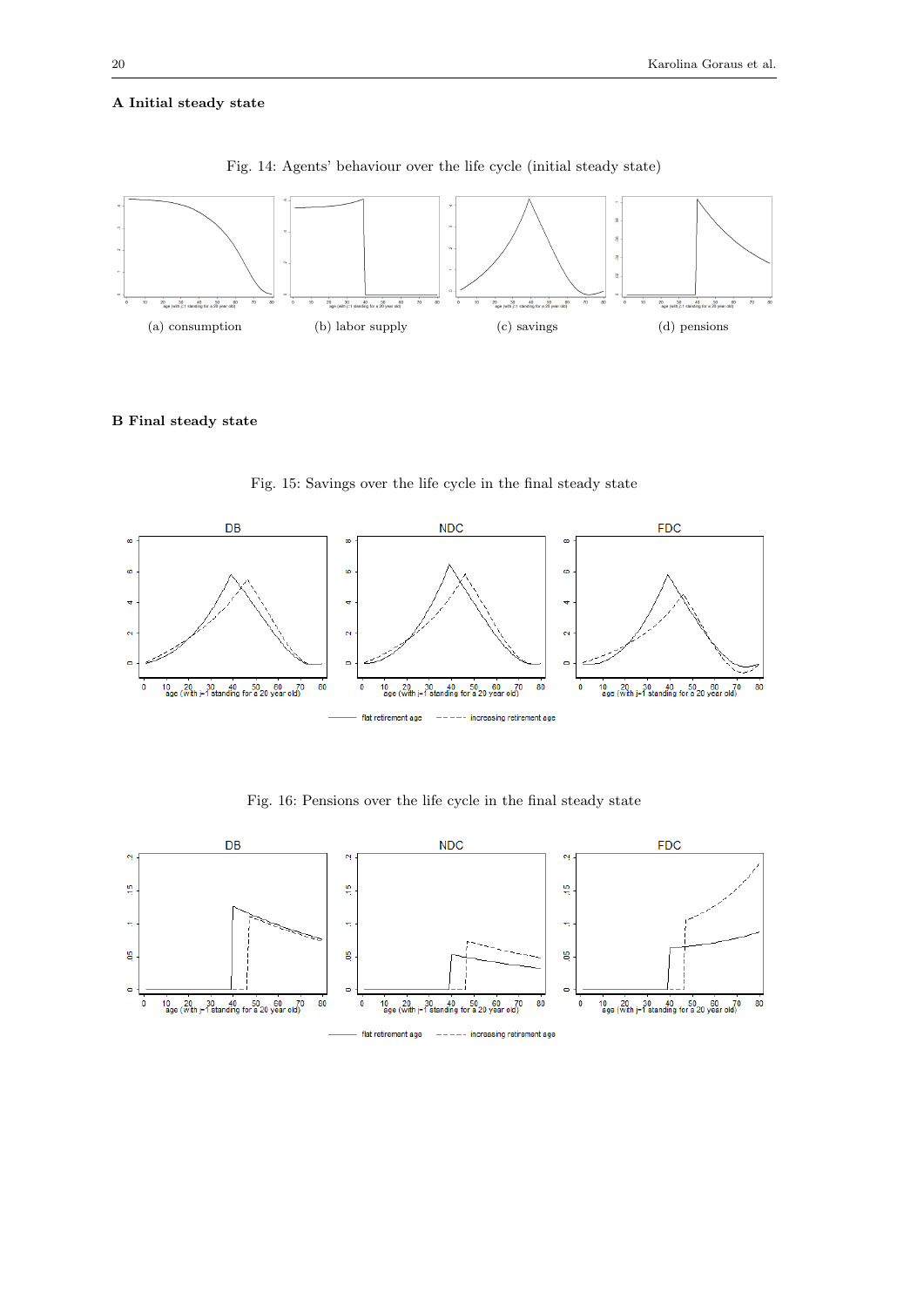

Fig. 17: Labor supply over the life cycle in the final steady state

Fig. 18: Pension system balance - reform relative to baseline for all three types of pension schemes



Fig. 19: Labor supply - reform relative to baseline for all three types of pension schemes

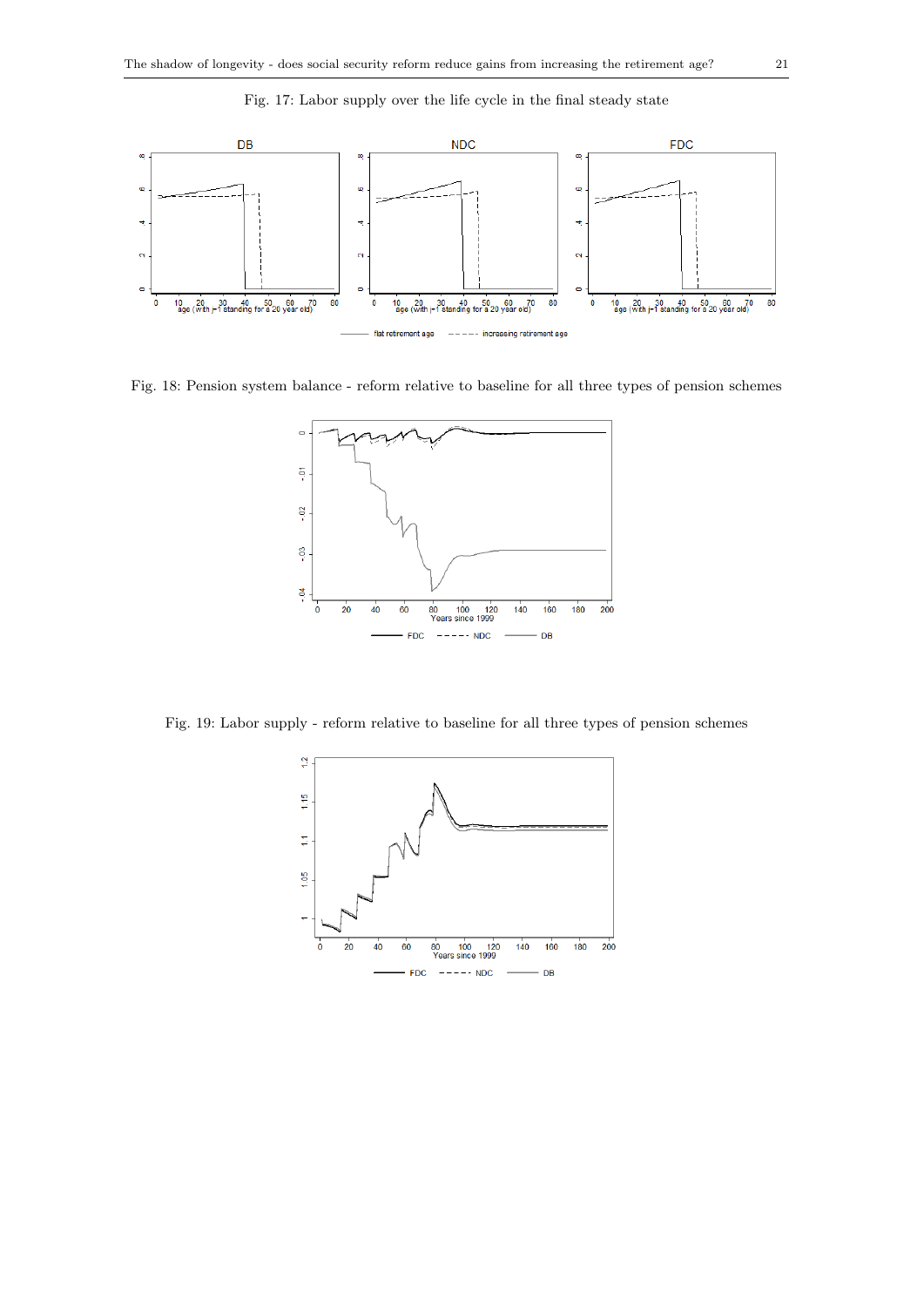Fig. 20: Capital - reform relative to baseline for all three types of pension schemes



Fig. 21: Output (per effective unit of labor) - reform relative to baseline for all three types of pension schemes



Fig. 22: Discounted pensions payments per retiree - reform relative to baseline for all three types of pension schemes